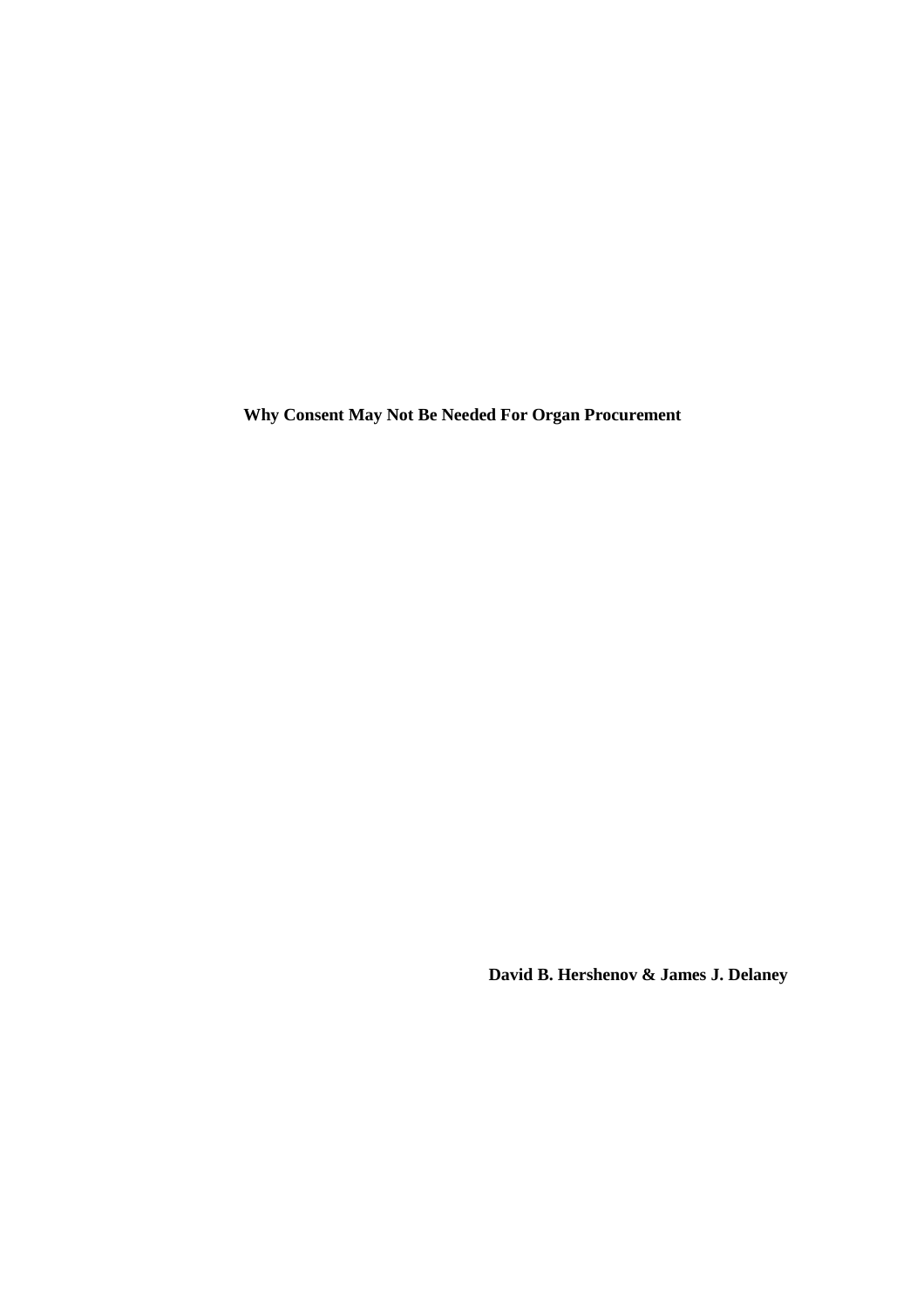#### **I. Introduction**

It is widely and firmly held that it is ethically impermissible to take organs from the dead if they earlier expressed a wish not to be a donor. We share that intuition and feel a visceral distaste towards the taking of organs without permission. Yet we respond quite differently to a thought experiment that seems analogous in the morally relevant ways to taking organs without consent. This thought experiment elicits from us (and most others) the belief that we can justifiably go against the wishes of the living about how they later want their remains treated when doing so saves lives. It appears that our responses are inconsistent. We very tentatively put forth reasons why it may be better that our response to the thought experiment should be preserved and support for a consent-based organ procurement policy abandoned.<sup>1</sup>

We present the arguments here with some expectation and even some hope that there is wisdom in our repugnance to taking organs without consent and that someone else may bring the reason behind such a response to our attention. However, we suspect that some of our repugnance to taking organs may be based not on any wisdom but on what Peter Unger calls "distortional features."<sup>2</sup> These are psychologically efficacious but morally irrelevant

<sup>&</sup>lt;sup>1</sup> There is relatively very little in the literature that defends such a view. Spital and Erin have argued for a non-consent based policy, but we think more needs to be said to explain the basic apprehension that most people feel about such a policy. Specifically, we are concerned with the moral reasoning and psychological forces behind our intuitions, the metaphysical relationship between a person and his or her dead body, and the limits that can be placed on using bodily remains to help others. Aaron Spital. & Charles Erin, "Conscription of Cadaveric Organs for Transplantation: 'Let's at least Talk About it," American Journal of Kidney Diseases 39 (2002), pp. 611-15.

<sup>&</sup>lt;sup>2</sup> Peter Unger, Living High and Letting Die: Our Illusion of Ignorance (Oxford: Oxford University Press 1996), p. 13.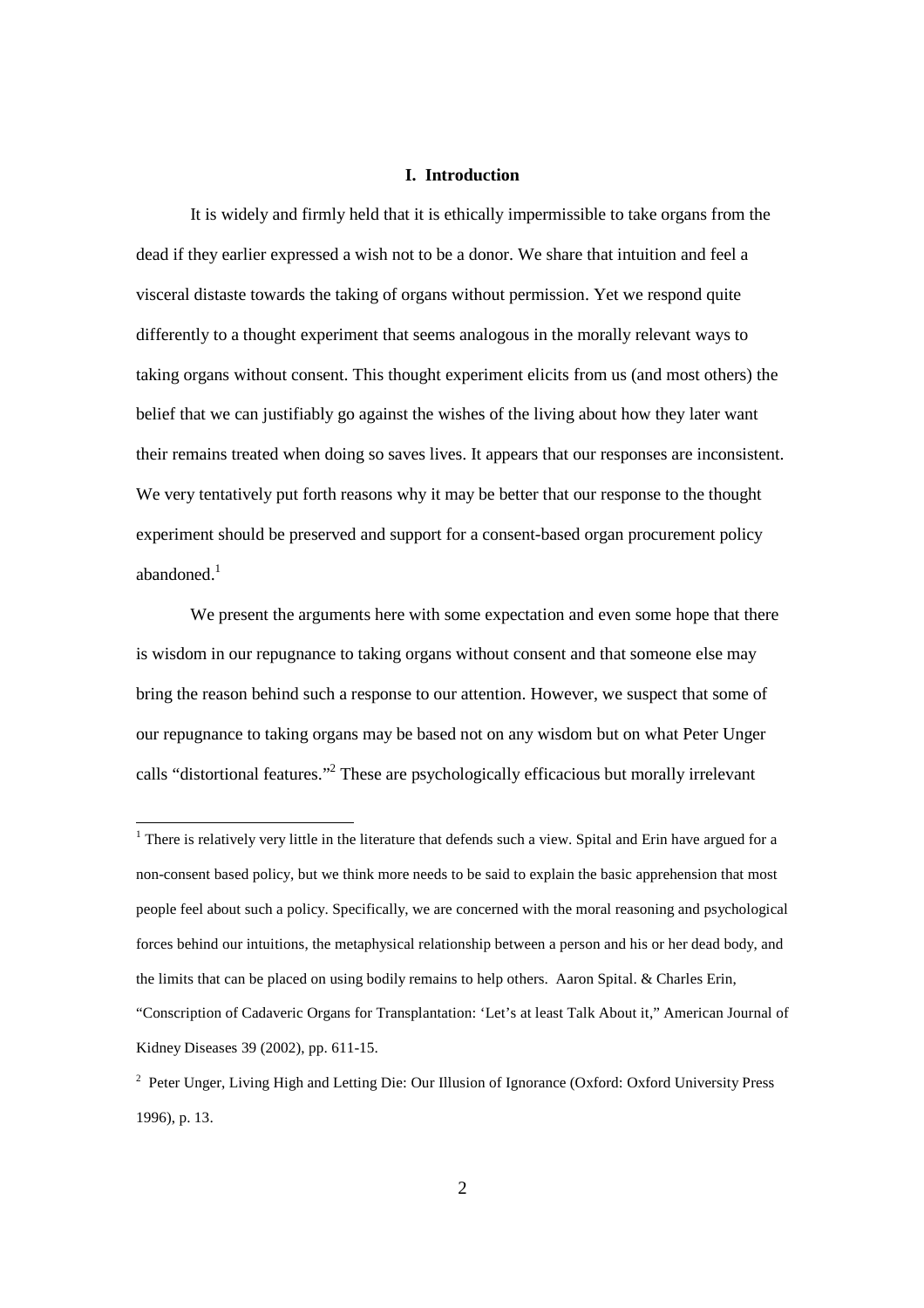features that play a role in our commonsense moralizing. A good thought experiment can reveal their distortional role and enable us to morally reflect in a way that better represents our deepest moral values. Our belief is that it is morally more important to save the lives of the innocent through organ transplants than to respect the wishes people (or their next of kin) may have about the posthumous treatment of their remains. We think we can make this case while respecting even the most libertarian reading of the fundamental liberal principles that an individual controls his own body, its parts are his property, and he is entitled to do what he wants with his body and his parts as long as no one else is directly harmed.

# **II. Take the Trolley to the Transplant Center**

Our thought experiment involves a huge but unhealthy man who has majored in philosophy. Now it turns out that he has a fatal disease and a bad heart on top of that. He will be dead from the disease in a few days if he doesn't undergo cardiac arrest before then. He is well aware of this. One of his last requests is to go out for a stroll with his best friends from school. The walk takes him and his friends near trolley tracks. There he notices a runaway trolley bearing down on some innocents who are trapped on the tracks. The horror of viewing the actual situation causes him to be stricken with a fatal heart attack. Although he has read much of the runaway trolley literature and even debated many of the best known writers on the issue, he has never budged in his belief that it is always wrong to use anyone's body against her will to save the lives of others. Well aware that his body is the only available object that can prevent the trolley from killing the innocents, he cries out to his companions before dying: "Don't use my big dead body to stop the Trolley!" If his schoolmates push his corpse onto the tracks it will be mangled, but it will halt the trolley and no lives will be lost.

 $\overline{a}$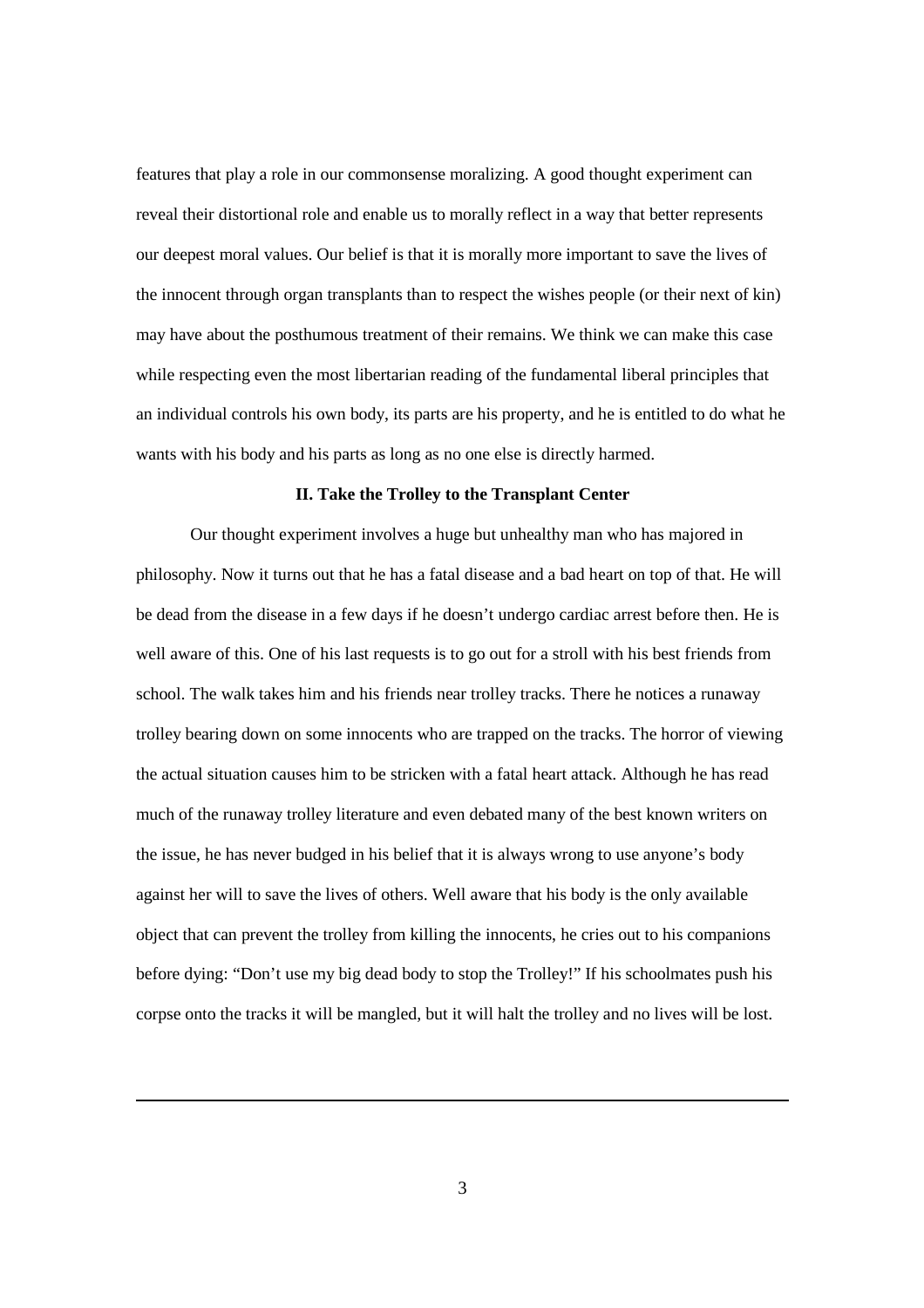Furthermore, the trapped innocents are fully aware of all this and are pleading with the bystanders to save their lives. What should the bystanders do?

When we ask our own students what they would do if they were the bystanders, most respond that the heavy man's deceased body should be used against his known wishes to stop the trolley in order to save the lives of the innocents. They reach the same conclusion if it is stipulated that the deceased's relatives don't want the body so used. We added this feature since organ procurement procedures commonly involve requests of the next of kin.

However, the same students who are in favor of stopping the trolley with the deceased are already on record as being opposed to taking the organs of people in the hospital when they die if they have expressed their opposition to being donors. How can they (and we) maintain both responses? In each case someone is opposed to his dead body being used to save the lives of others but in one scenario it seems that this wish should be respected, in the other it doesn't.<sup>3</sup>

-

<sup>3</sup> Spital & Erin, "Conscription of Cadaveric Organs for Transplantation" pp. 611-15 draw upon an analogy between nonconsensual organ procurement and a military draft. Their argument is tailored to the objection the deceased and his family might have to taking his organs. In both cases, if the state has a compelling need, the objections to the use of the deceased's body can be overridden. We think this analogy does not parallel nonconsensual organ procurement as well as our own. First, the physical "use" of the body is different; organ donation is much more like the large dead man's body being used to save others than it is like soldiers (who may or may not survive) fighting a war. Second, the benefits of citizens in a state fighting a war are dispersed differently than they are for patients in need of transplants. In the case of say World War II, the soldiers and the family members are among those benefiting for their freedoms and possibly lives are more firmly secured by an army drafted to fight the Nazis than they would be in the absence. In the organ scenario, the deceased doesn't benefit from his contribution as soldiers can from theirs. And unless members of the family receive organs from their deceased relative they wouldn't benefit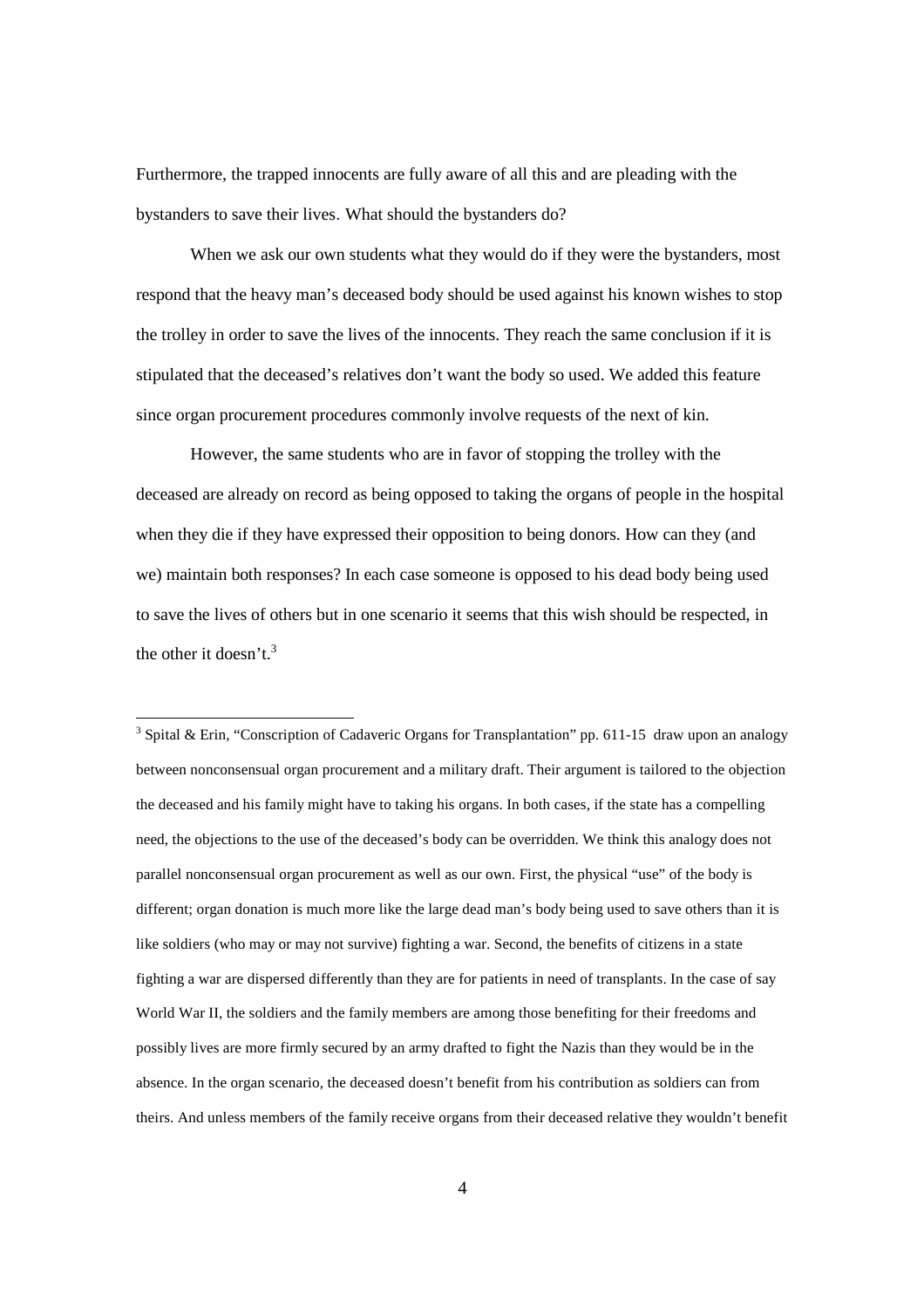We very tentatively propose that it is our reaction to the trolley case which is more loyal to our deepest moral convictions. We think the saliency of the need of the trolley victims overrides other distortional factors and puts us in touch with not only our core convictions on the matter, but true ones at that. We shall try to explain away part of the readers' resistance to nonvoluntary organ acquisition by pointing out which distortional features are in play. We don't assert that this is the whole story, only that it is the main story behind what blocks most people from accepting nonconsensual organ procurement. In normal transplant scenarios, the needs of the donors aren't as conspicuous. The intuition that consent is needed for organ transplants is not as strong if one considers a case in which the immediacy of the need for a transplant is more similar to the case of the trolley. Consider a gravely injured solider being flown back from Iraq to a Stateside hospital in a medically equipped transport plane. It turns out that his injuries are fatal and there is nothing the on board doctors can do except keep him comfortable. It also happens that there are several other wounded soldiers in adjacent beds in the same "flying hospital" in desperate need of a transplant and will otherwise likely die before landing. The injured man's organs are the only ones that could possibly be used given the situation (in much the same way that the heavy man's body was the only object available to derail the trolley). Now imagine that the doctor informs the injured man that the patients in the beds next to his need transplants, but the man says, "I know that I will die of this injury, but I do not want you take my organs to save those soldiers." Like the trolley case, imagine that those who could be saved by using the now dead body are well-aware of all this, their needs are salient, and are pleading with the doctor to save their lives. Our contention is that after the potential donor dies in the adjacent airplane

l

from his "contribution." And if neither the deceased nor his family ever receives *anyone's* conscripted organs, they didn't even benefit from the general policy of organ proscription.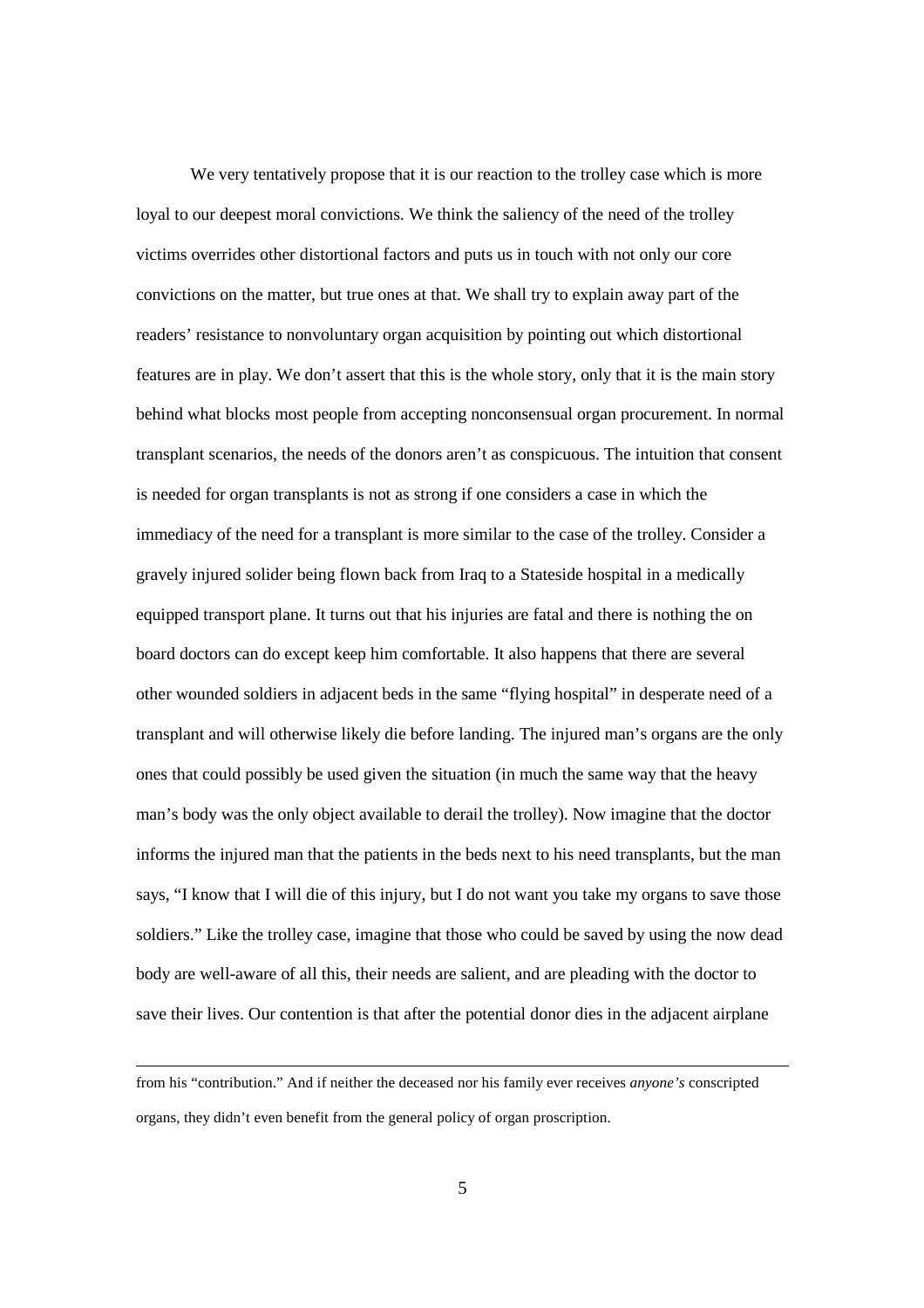beds, the intuition that consent in organ acquisition can be ignored is stronger here then in those typical cases in which those in need of organs are far away and uninvolved with the potential donor.

It may be that when the people in need are in the same vicinity as those whose situation is not dire, perhaps involved in the same project as the soldiers were, we group them all together as participants in a bad situation, and just seek to minimize any harm to innocents. In standard transplant scenarios, the needy are abstractions, far off, their suffering is not salient, or if it is, their plight seems not to involve or be the particular concern of the potential donor. So one of the distortional features may have to do with how we group people in need, what Unger calls "projective grouping." Unger believes that projective grouping cannot be justified because the psychological factors that cause the projective grouping are usually not morally relevant. There is no good reason to ignore the needs of those far away or in some other way "distant" from those in need.

Drawing again on Unger's moral psychological speculations, it may also be that taking organs for transplant from a single person who doesn't want to donate seems to do little good for it is but "a drop in the bucket" since there are tens of thousands of people with failing or failed organs. Unger calls this outlook "futility thinking"<sup>4</sup> He describes its work in the case of aid to the starving and sick in distant Third World lands. There are so many needy people, so many starving or dying everyday that one's small contribution to Unicef or Oxfam won't make much of a difference since many more will die the next day and the day after that from famine and disease. Likewise, there are seemingly countless numbers of people who need organs, so many are going to die regardless of what any individual does, the tendency is to think what good does taking a few organs from one person matter. This is fallacious thinking given the value of a single life and its effects can easily be overcome by focusing on

 4 Unger, Living High and Letting Die, pp. 75-82.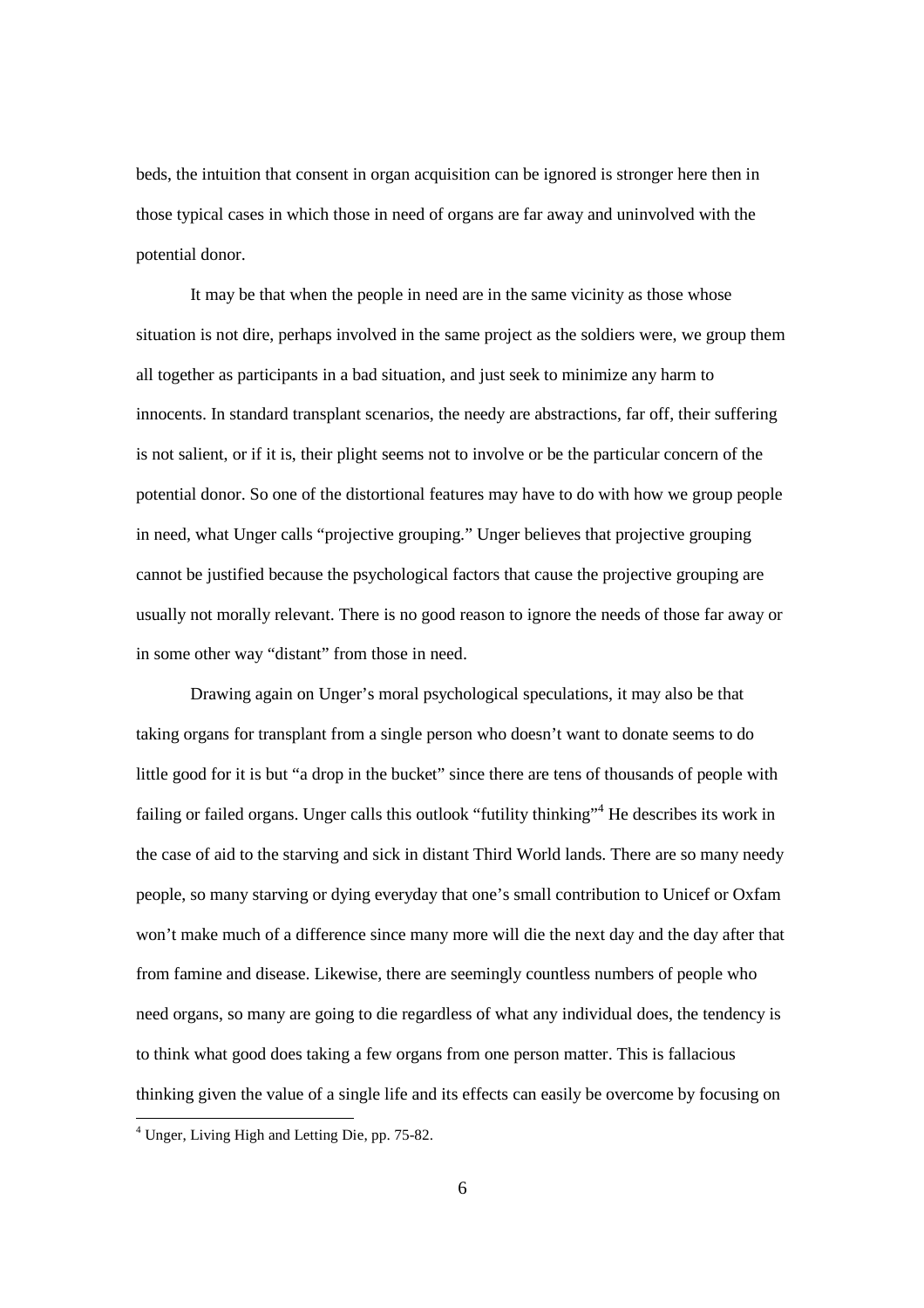the salient needs of one person who benefits from the charitable donation or the organ donation.

## **III. Are We Getting Carried Away by the Runaway Trolley?**

Since there are a great number of objections to extending the harm minimizing lessons from trolley cases, readers may suspect that we have illicitly made use of the trolley. We don't think so. It is certainly true that there are a great many variations on the trolley case, but in the majority of these the aim is to say something about when (if ever) it is permissible to cause the death of another. How we consider what it means to cause another's death is undoubtedly a very important moral question, and leads to controversial issues such as the killing/letting die distinction and the doctrine of double-effect. And furthermore, given the fact that trolley examples have been used over and over again in philosophical literature, a case could be made that our intuitions regarding them are jaded and untrustworthy.<sup>5</sup> Such objections might be warranted for many of these

 5 If readers are still skeptical about intuitions regarding trolley cases, we can easily construct a different thought experiment. Imagine a situation in which a number of people are in lifeboats waiting for help to arrive after their freighter filled with toxic chemicals capsized and leaked. They have established radio contact with rescuers, but they know that help won't arrive for a few hours. Two men in a lifeboat are waiting for help although one of them has suffered a terrible injury and will die shortly. Before he expires, the dying man says to the other, "Don't throw my dead body into the water because the chemicals leaking from the boat will corrode it." Yet sure enough, after he dies, the remaining man in the boat comes upon one of the other victims struggling to keep his head above the toxic water that is already damaging his exposed skin. Unfortunately the man in the water is very large and so even if the dead body were thrown overboard there would still not be room for him in the lifeboat. The man is not a strong swimmer and would almost certainly drown if he attempted to tread water until help arrived. The only conceivable way of keeping him alive is to go against the deceased man's wishes and throw his body into the water for the other victim to use a raft. Like the trolley case, we expect many readers will join us in thinking it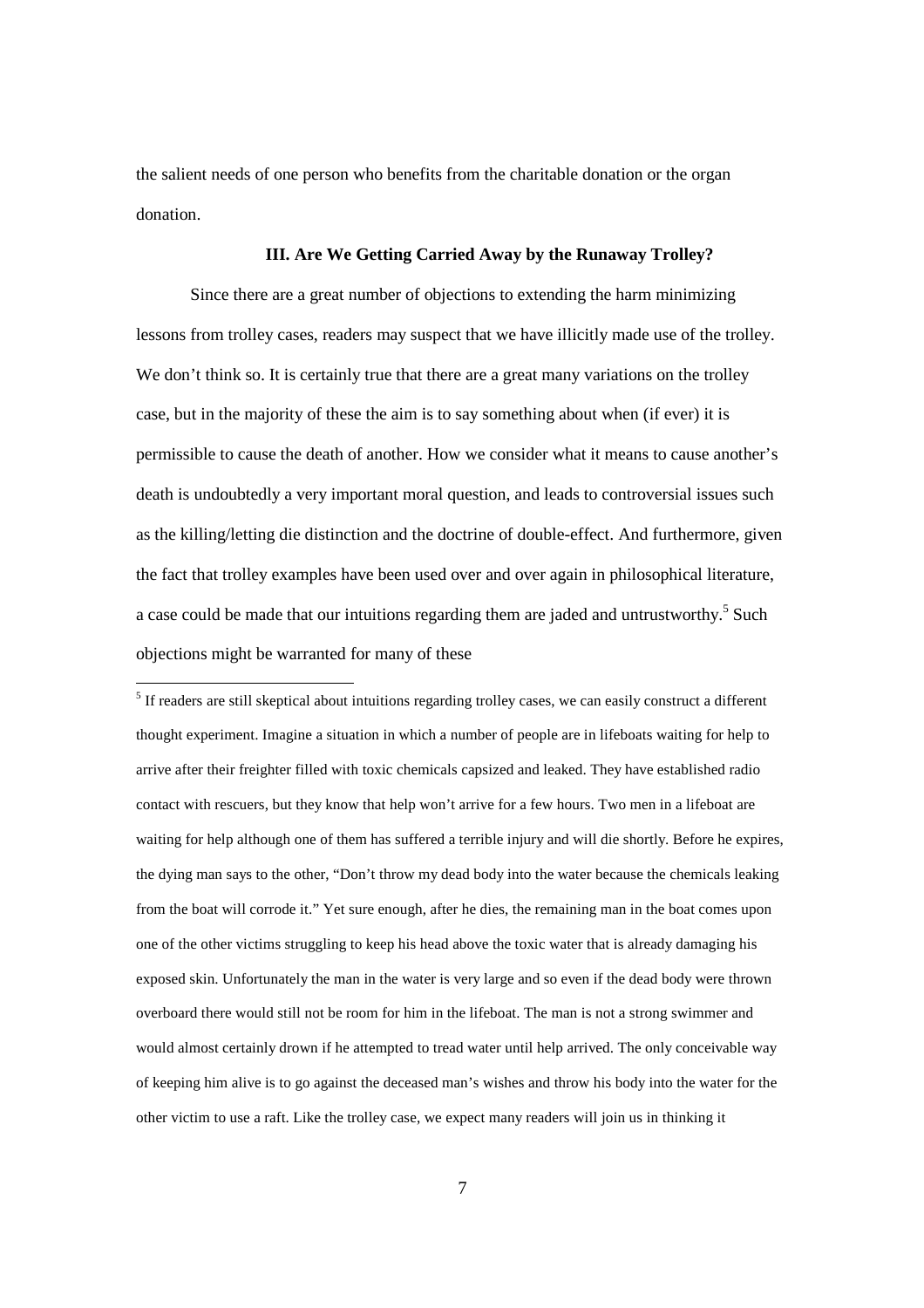other trolley cases, but we maintain those objections don't apply here. For example, our argument doesn't move from redirecting runaway trolleys to taking organs from people's bodies when they walk into hospitals for routine checkups.<sup>6</sup> Nor are we advocating throwing large, *living* people into trolleys, sacrificing them to save the lives of others, which most find objectionable. Our thought experiment involves actively throwing a large *dead* body in the way of the trolley. Since most readers allow us to do this to the deceased's body despite his prior protests, we are then asking why they don't condone taking organs from the dead in Intensive Cure Units that the living don't want to give? In both cases we are intentionally using the bodies of the dead against their wishes to save the living.

We think the reactions are inconsistent and appeal to distortional features to explain the disparate reactions. But some readers might counter that there is no inconsistency for there are morally relevant features in one case that are absent in the other. Such readers might think the difference in people's reactions to the two cases is due to the fact that in the one scenario the organ removal team is violating the patient's body's integrity and in the other case the trolley is the physical "transgressor" for no human hands are damaging the deceased's body. Assuming this is psychologically efficacious, the question is then is it a morally justified distinction? We have doubts on both subjects. The trolley is mangling the body – a body we believe should be put in the way of the runaway vehicle. Those who have placed the large body on the tracks have laid their hands on the dead and thus violated the integrity of the deceased's body. So bodily integrity seems to be violated in both cases. It l permissible to go against the dead man's wishes and throw his body overboard. So we think there is nothing in particular about the trolley example that is tainting our intuitions about using the remains of the

deceased to save the lives of the living.

<sup>6</sup> Judith Thomson, "Killing, Letting Die and the Trolley Problem" Monist (1976).

8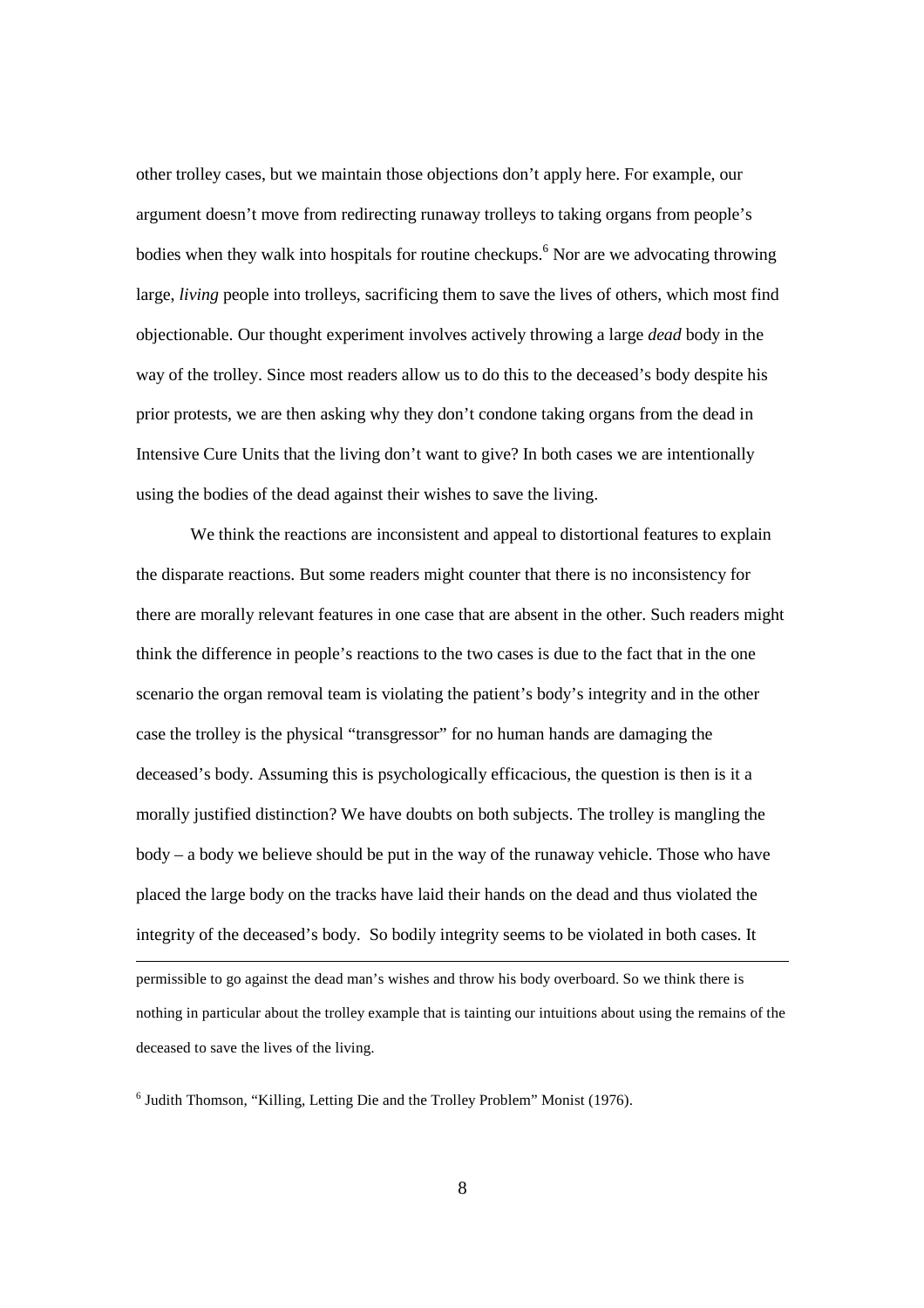would also seem that the terrible violence of the crash is more distasteful and disconcerting then the surgical removal of the organs. But if the difference lies in that it is human hands that open up the bodies, rather than out of control trolleys, why doesn't this objection arise and override the government's right to do an autopsy in cases where foul play is suspected?<sup>7</sup> Why can autopsies occur against wishes of the deceased and that of their surviving families?

Readers can't argue that it is because autopsies save lives by facilitating the capture of murderers. That assumes the murderers would kill again or their noncapture undermines deterrence. But provided that most murderers are not serial murders, it seems safe to say that the number of people saved by organ transplants is greater than the number saved through the aid autopsies give law enforcement agencies. Nor do we think readers should appeal to retribution being more important than saving lives through organ procurement. And it may also be a matter of distributive justice that we take organs from all of the deceased. Since all of the living were entitled to receive organs, it may not be fair that one receive what one was unwilling to give. $8$  We don't think it is plausible to claim retributive justice overrides the need for consent in the matter of autopsies but distributive justice doesn't override resistance to organ donation.

 $<sup>7</sup>$  Some religious people may think transplants are worse than autopsies for they threaten the resurrection of</sup> an intact body since two people may end up dying with vital organs needed by each upon their resurrection. To see why this isn't a problem, see David Hershenov, "The Metaphysical Problem of Intermittent Existence and the Possibility of Resurrection," Faith and Philosophy 20 (2003), pp. 24-36. He argues that not only can God provide a new organ but those who shared organs at the time of their death don't have to be resurrected at the same time. One can be resurrected, then after the atoms of his organs are replaced through normal or (divinely sped up) metabolic processes, the released atoms can be reassembled to compose the organs of the other then resurrected person.

<sup>&</sup>lt;sup>8</sup> Spital & Erin, "Conscription of Cadaveric Organs for Transplantation" p. 614.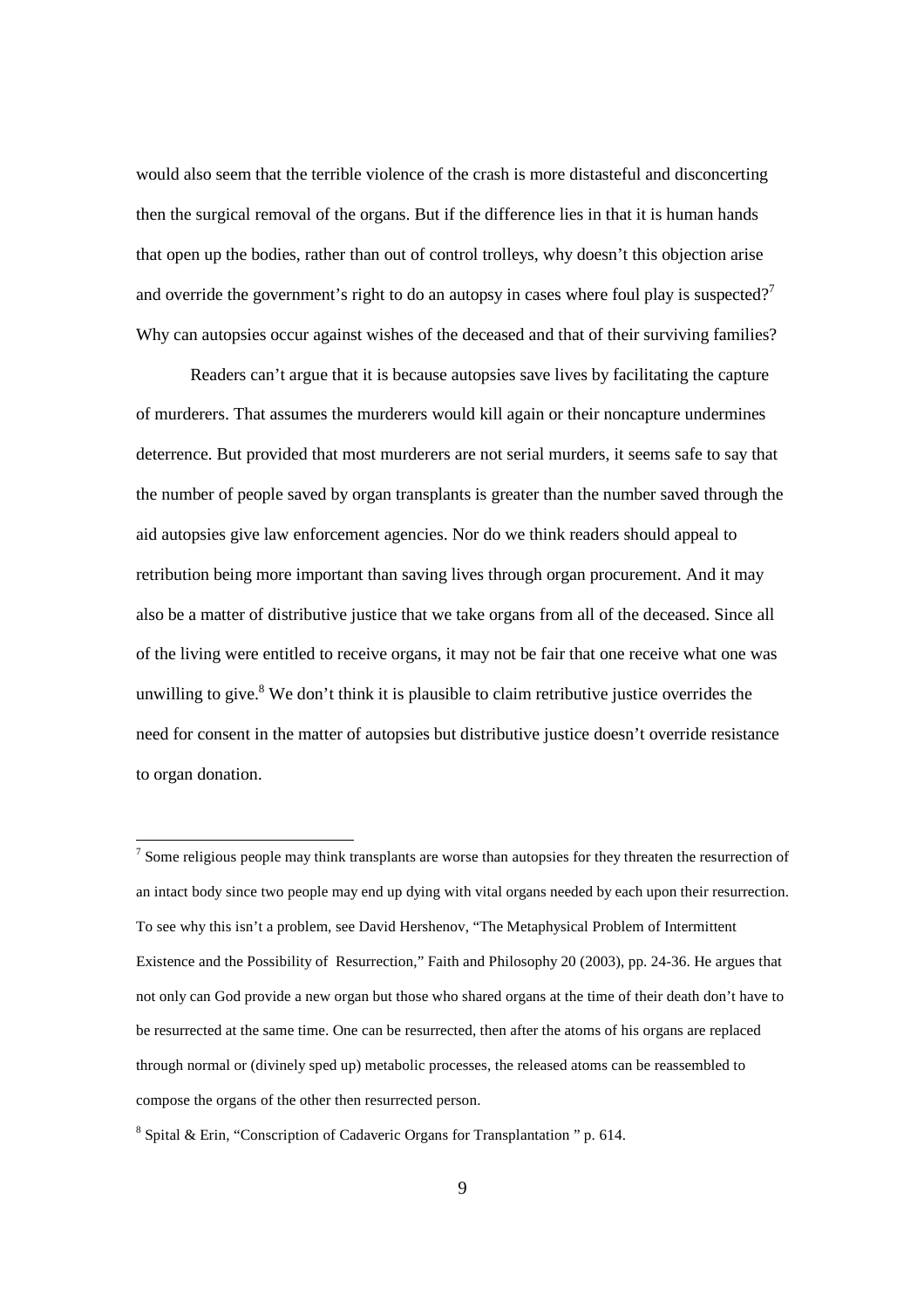Readers may think there are other reasons to justifiably maintain the disanalogous reactions. Some might claim that runaway trolleys are assumed to be quite rare but mandatory organ procurement would not be and this would be a source of anxiety to the living that the trolley scenario is not. We have some doubts about this. We are skeptical that frequency is playing any role in the disparate reactions to the two cases. Of course, that doesn't mean it couldn't supply a good reason to treat the two cases differently even if it was not playing any role in the initial distinct reactions. To offset this, we suggest that readers pretend, hard as it may be, that runaway trolleys which can be stopped by dead bodies are a daily occurrence. Perhaps it is too difficult to take this far fetched scenario seriously and thus readers don't have or don't trust their intuitive response to the possibility. But if readers can, would they react differently to frequently using dead people against the wishes they expressed when alive? We don't think so. Anyway, readers can also imagine that it could be the involuntary organ procurement which was infrequent. That should neutralize the frequency objection basis for the greater anxiety but it doesn't seem to be making involuntary organ acquisition any more intuitively acceptable. So we tentatively conclude that readers' reactions are not due to the infrequency of trolley scenarios and their engaging in some implicit calculations of expected utility.

We suspect that if there is anxiety about nonconsensual organ procurement it is based more on the widespread fear that organs will be taken prematurely from those near death or that certain life saving measures will not be pursued in order to harvest their organs. So perhaps those who favor throwing the heavy man in front of the trolley but do not advocate nonconsensual organ procurement can find consistency with their view based on some sort of rule-based utilitarian argument. In localized situations like the trolley, or possibly even bizarrely coincidental cases like that of the dying man and the patients in need of transplants being in the same hospital, it would be permissible to use the dead bodies without consent.

10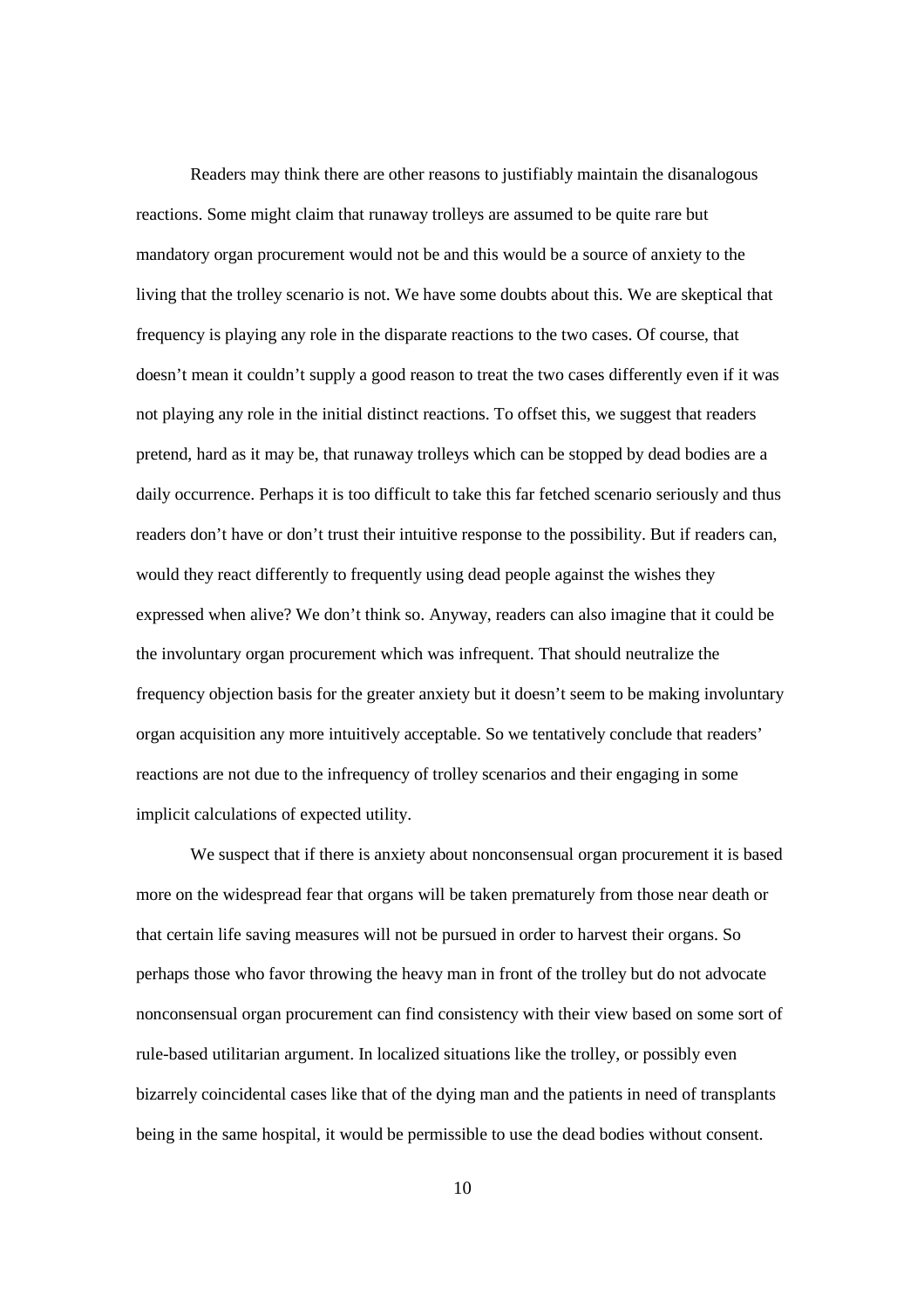There is no anxiety on the part of the general public about fear of having their deaths caused or hastened because no one seriously considers that they might be in a situation like this. However, people are well-aware that there is a shortage of organs available for transplants, and that there is a very good chance that at the end of their lives (whenever that may be), they will be under the care of doctors who have an interest in saving the lives of others by means of organ transplants.<sup>9</sup> For such an objection to work, however, it would somehow need to be shown that this general public anxiety outweighs the benefits of all the extended life that would result from the post-mortem nonconsensual transplants. Comparing these benefits is tricky business to be sure, but our intuition is that this is not the case. Alternatively, under our current policy, it needs to be shown that the benefits of alleviating the public's anxiety outweigh the anxiety of all of those on waiting lists for organs whose fear is that they may not receive one. Furthermore, these are worries of *any* organ procurement plan that respects the dead donor rule. Perhaps they are magnified in our scenario because people can't opt out and remove such worries. Still, we believe such concerns are irrational, fueled by unrealistic novels and movies, and shouldn't override the pressing need for mandatory organ acquisition. It's also interesting to note that such an objection says nothing against the basic thesis that consent is not needed for procuring organs from the dead.

### **IV. A More Liberal Approach to the Body**

We think certain metaphysical attitudes readers have towards corpses when combined with fundamental liberal principles may be part of the problem in getting them to agree with us that organs can be taken without the consent of the deceased or their relatives. These

Those who hold this objection could also respond to our earlier analogy between nonconsensual organ<br>Those who hold this objection could also respond to our earlier analogy between nonconsensual organ procurement and nonconsensual autopsies. Such autopsies, they can claim, do not create the same kind of public fear and anxiety as nonconsensual organ procurement because physicians have no interest in causing or hastening death for the sake of doing an autopsy.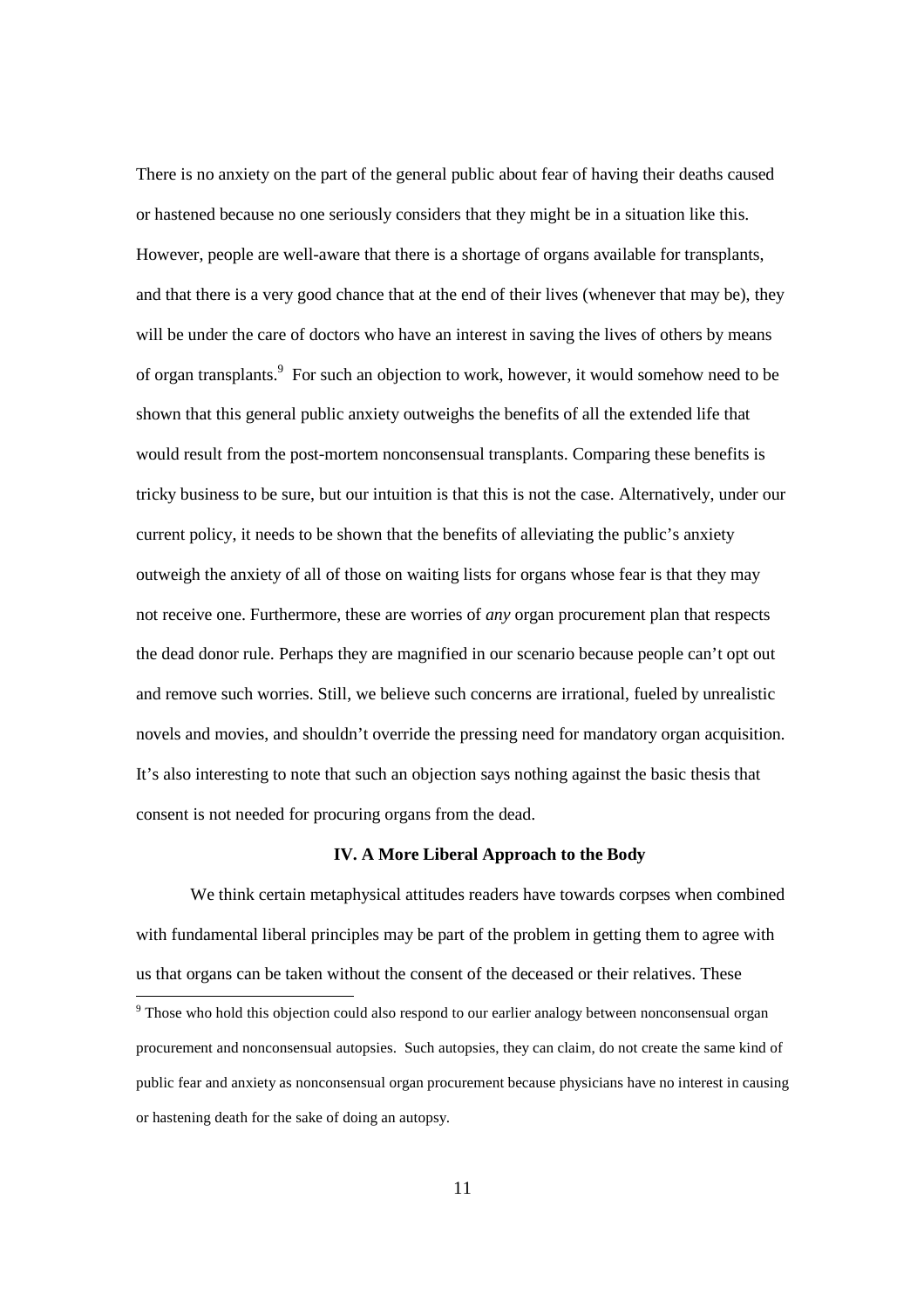misconceptions obviously aren't strong enough to override the saliency of the needs in the trolley case, but they may be playing a role in the everyday resistance to mandatory organ acquisition for it is there that human hands are cutting into corpses and taking out organs. So by showing how false metaphysical assumptions may be operating, we can break down some of the opposition to taking organs without consent.

It may be that readers view organ taking without consent as a violation of people's autonomy, an infringement on their bodily integrity, or even an illicit appropriation of their bodily property. All of these are probably objected to because they are understood to be harms and illiberal ones at that. In the next section we shall explain, drawing upon Epicurean-inspired arguments, how difficult it is to argue that the dead can be harmed. But even if the three objections are not based on an account of posthumous harm, we don't think there is much merit to claiming involuntary organ acquisition violates any fundamental liberal principles of autonomy, bodily integrity and property ownership. To think they do depends upon a flawed and often unexamined metaphysical assumption that you are identical to your corpse, or if you are not, it is the same body that you once possessed and remains your property to dispose of as you see fit. Nevertheless, we will suggest that you (or your relatives) might stand in a special relationship to your remains that typically provides a position to say what is to be done with them, but we think that is a much weaker claim than others have realized.

If you are a wholly material being and pass from being alive to dead but still exist, then you would be identical to your corpse. So it would be your body that is being invaded and cut open by the organ procurement team. Assuming you are opposed to the transplanting of your organs, it would be your autonomy right to control your own body that is infringed when your body is "dismantled and salvaged." You didn't want that done to yourself. However, we don't think there are good metaphysical or biological reasons for believing any

12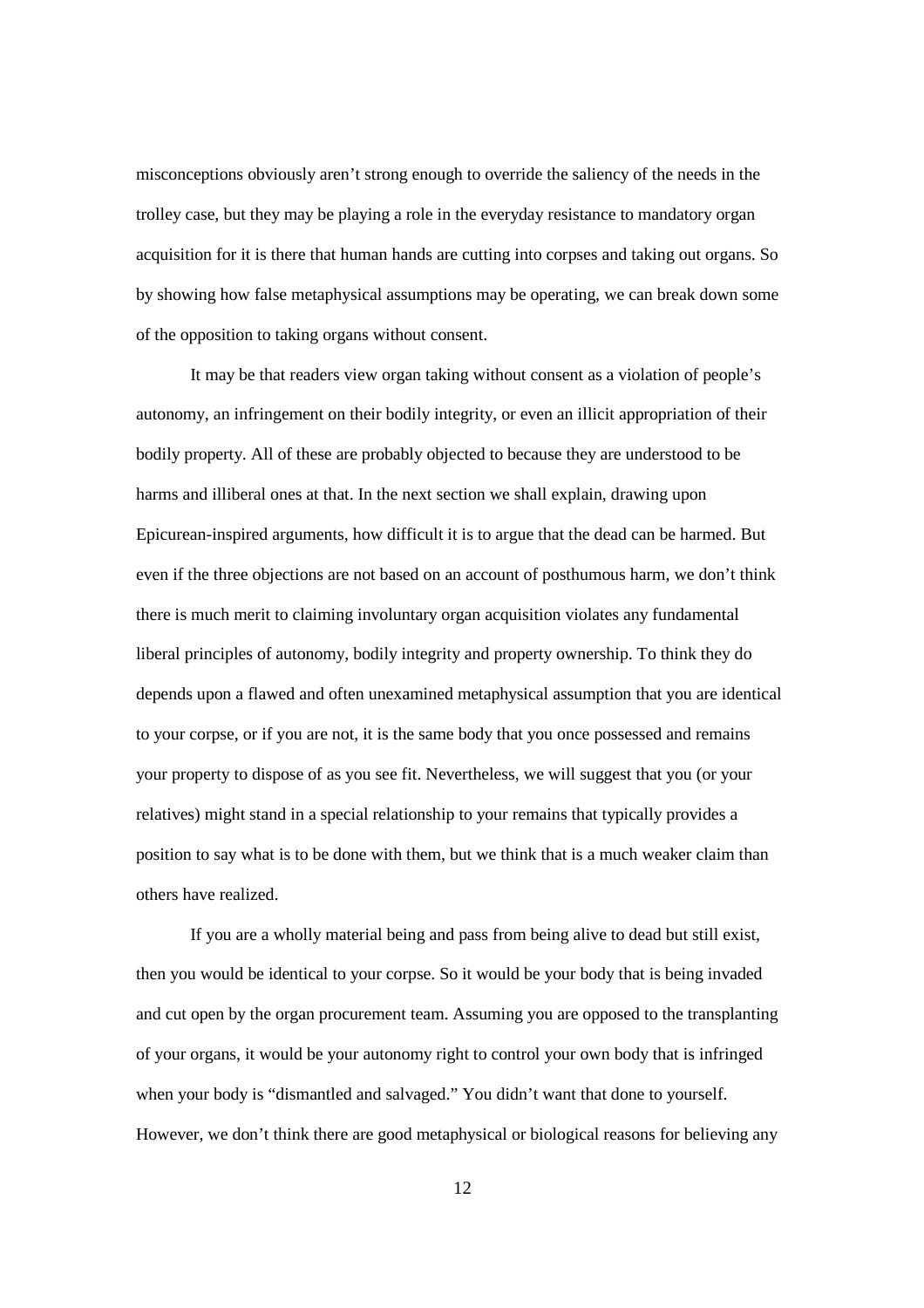of us will ever be a corpse.<sup>10</sup> If we are persons essentially, then we cease to exist when our capacities for thought are destroyed and thus don't remain as a mindless corpse.<sup>11</sup> If we are essentially organisms and only contingently persons, then it seems we should be essentially alive and thus the corpse is not our body in a new state, but rather is the remains of our body. People are just misled by the striking similarity between the living body and the "freshly" dead. It is better to say life ends when the microscopic activities of the cells and chemicals cease to participate in a life than to hold out that the body persists until some vague period of decay when there is remaining more dust than flesh and bone. Olson defends this position well:

All of that frenetic, highly organized, and extremely complex biochemical activity that was going on throughout the organism comes to a rather sudden end, and the chemical machinery begins immediately to decay. If it looks like there isn't all that much difference between a living animal and a fresh corpse, that is because the most striking changes take place at the microscopic level and below. Think of it this way: if there is such a thing as your body, it must cease to exist at *some* point (or during some vague period) between now and a million years from now, when there will be nothing left of you but dust. The most salient and dramatic change that takes place during that history

 $10$  Eric Olson, "Animalism and the Corpse Problem," Australasian Journal of Philosophy 82 (2004), pp. 265-74. Jay Rosenberg, Thinking Clearly About Death (Indianapolis: Hackett Press, 1981). David Hershenov, "Are Dead Bodies a Problem for the Biological Account of Personal Identity?' Mind 114 (2005), pp. 31-59.

 $11$  And if we aren't material beings, that is, if we are ensouled, our soul will not be joined with (Descartes) or configuring (Aquinas) a lifeless, unthinking corpse.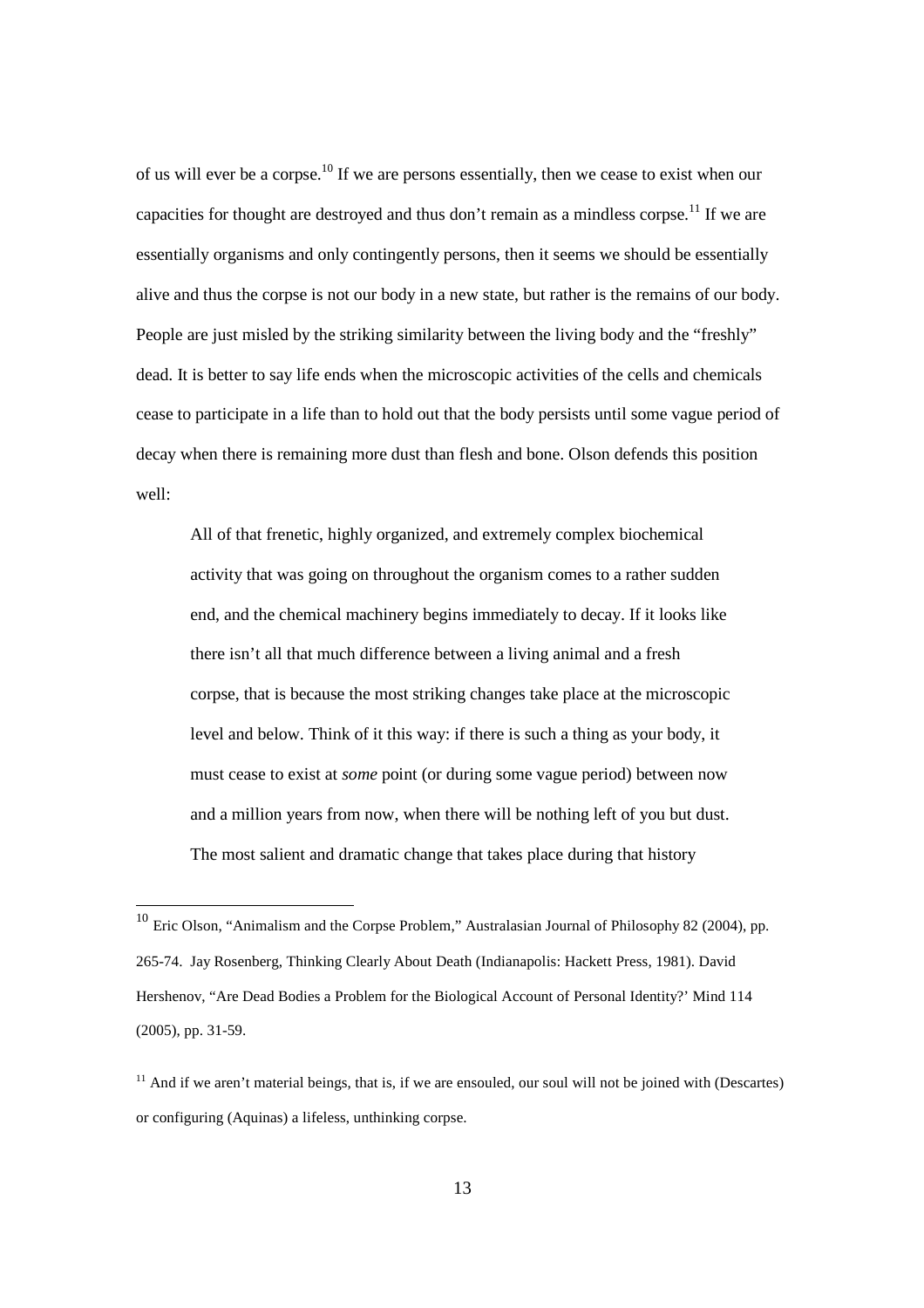would seem to be your death. Everything that happens between death and dust (assuming that your remains rest peacefully) is only slow, gradual decay.<sup>12</sup>

Also keep in mind that none of those bones and tissues, nor the overall bodily structure of the dead but allegedly still persisting body existed when the embryo was just a few weeks old.<sup>13</sup> But there was an organism at that time. So appealing to the continued existence of bodily shape, skeleton, organs or skin tissues that are not essential to the organism at its origins is an odd basis for persistence conditions. There is also an asymmetry in part acquisition between the living organism and the corpse that should undermine our belief in their being one and the same entity. Matter "added" to the corpse isn't going to be considered part of the body. Corpses can't double in size or survive all their parts be replaced. Imagine perverse mortuary workers sewing limbs and tissues onto the dead. Most of us would either say the "additions" were foreign bodies and not part of the corpse or perhaps would not know what to say and may just suggest that their status was indeterminate, they were neither determinately parts, nor determinately not. But this contrasts starkly with what we would say about sewing limbs, tissues and organs onto a living organism, the organism exchanging overtime all of its matter through metabolic processes, its doubling or even halving in size. We know what it is to be part of a living organism – it is to be caught up in the organism's life processes (metabolism, homeostasis etc.) We find it difficult to believe that the same entity has a different relationship to the extent of its parts that can be replaced without ceasing to exist. So rather than posit disjunctive persistence conditions and asymmetrical part/whole relations across the career of a body, we consider it is best not to

<sup>&</sup>lt;sup>12</sup> Eric Olson, The Human Animal: Identity without Psychology (Oxford: Oxford University Press (1997), pp. 151-52.

<sup>&</sup>lt;sup>13</sup> Hershenov, "Are Dead Bodies a Problem for Biological Accounts of Identity?" pp. 31-59.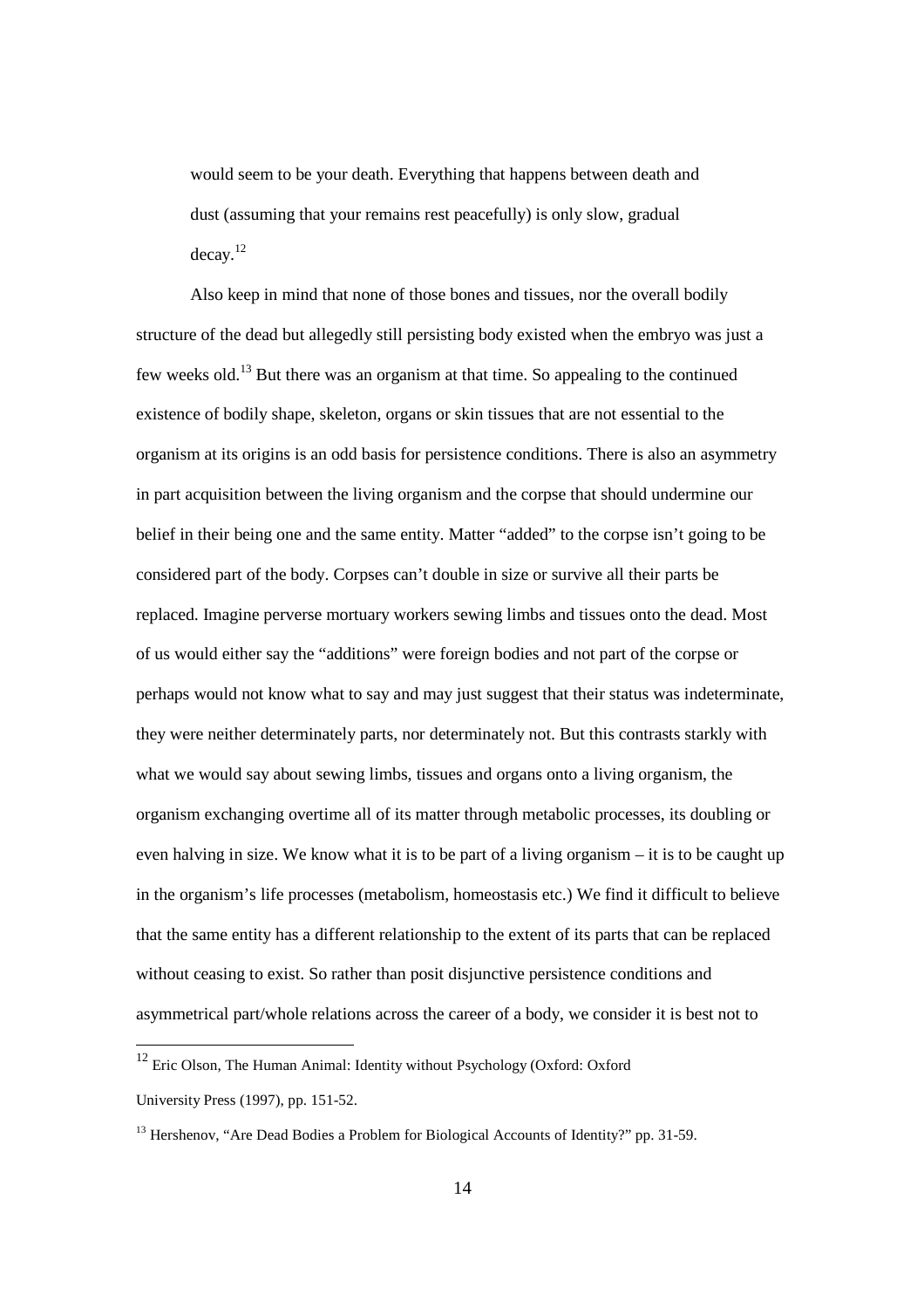view the corpse as the body that was earlier alive.<sup>14</sup> The corpse is either a new entity or, even better, to be construed as just the remains of an earlier entity which no longer compose a single entity.

If none of us will ever become a corpse, i.e., be identical to a dead body, then our bodily integrity and autonomy cannot be violated by taking organs from the corpse. Even if we are not identical to our living body, that body is not identical to the later corpse. So it is not *our* body that is being mutilated. We can't protest that something would be done to our body against our will. So no one can appeal to fundamental tenets of liberalism and thereupon claim that the threat of postmortem organ conscription deprives them of their rights of autonomy or bodily integrity. Still, some readers might claim that the remains are their *property* to be disposed of as they wish just as they can make wills about their bank accounts, land, home, jewelry and paintings etc. Since they can dispose of their estate, shouldn't they have the right to dispose of their remains? Michael Gill puts it:

Does the fact that a person is legally dead mean that she will not be wronged if we remove her organs event though she did not want them removed? No, it does not mean that. A person is wronged if after her death we treat her body in a way that she did not want it to be treated. Treating a person's body in death in a way she did not want it to be treated is a wrong done to her in the same way disposing of a person's estate in a way she did not want it to be disposed of is a wrong done to her.<sup>15</sup>

<sup>&</sup>lt;sup>14</sup> Hershenov, "Do Dead Bodies Pose a Problem for the Biological Account of Personal Identity."

<sup>15</sup> Michael Gill, "Presumed Consent, Autonomy, and Organ Donation." Journal of Medicine and Philosophy 29 (2004), p. 44.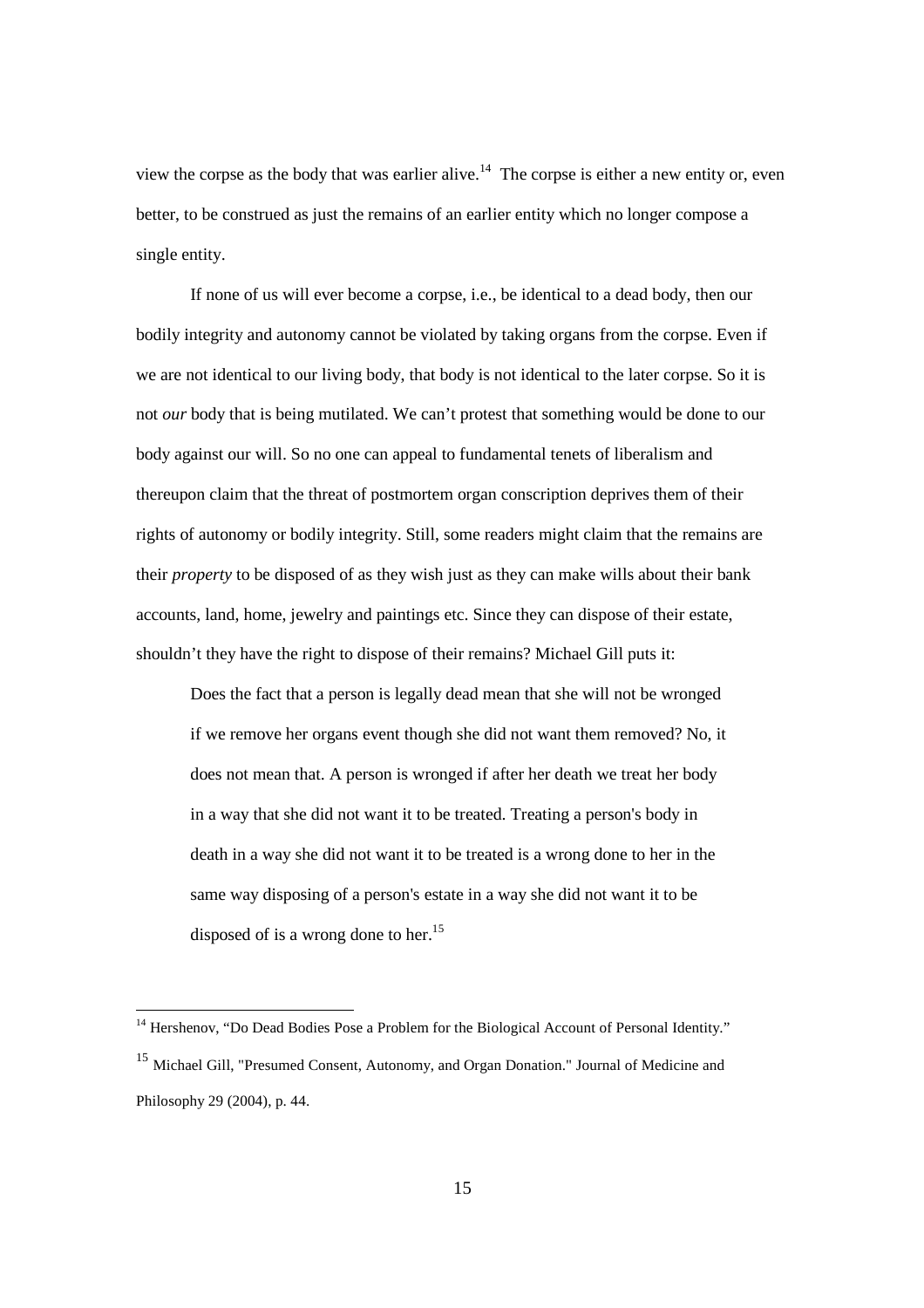We want to question two things: first, the moral weight that should be given to this claim and secondly, whether the dead can be said to possess property.

It is important to point out that one's remains are a lot less special and valuable than the parts of one's living body. What was once a part of you might be something you should have some input into disposing of, but that input might be easily overridden by weightier needs. We will make this point first, as is our (perhaps annoying) custom, by fanciful cases. Imagine that Rapunzel got a haircut that left her with just shoulder length hair. Right afterwards, someone in the vicinity of the shorn golden locks has fallen off a cliff and is clinging precariously to a ledge a few feet below. Couldn't we use Rapunzel's freshly cut long braids to pull them to safety even if she wished we didn't? We would think so. And we would maintain this even if the braids were ruined in the rescue activity. The cut hair is perhaps her property, but property can be taken to save lives. Maybe compensation is required to the living when their property is used but we doubt it makes sense to compensate the deceased as would have to be the case for organ taking. Keep in mind that even if the dead can own property, which we doubt, it is taken from them all the time in the form of estate taxes. So one model may provide for organs to be taken from the dead just as estate taxes are. However, it may be claimed that organs and other body parts that once belonged to someone are special in some way that the deceased's cash, jewelry and artworks are not.

But what is so special about something that was but is no longer a part of you? Consider the atoms that you have lost across your life through normal metabolic processes. If you are of a certain age, old enough to read this article, you have completely replaced your matter over time. Now assume those atoms that earlier composed you were somehow reassembled and took the appearance that you had half your life ago. Let's stipulate that the reassembled body is not alive but appears as your corpse would have appeared if you had died at half your present age. All of its atoms are the atoms that you had at that earlier time.

16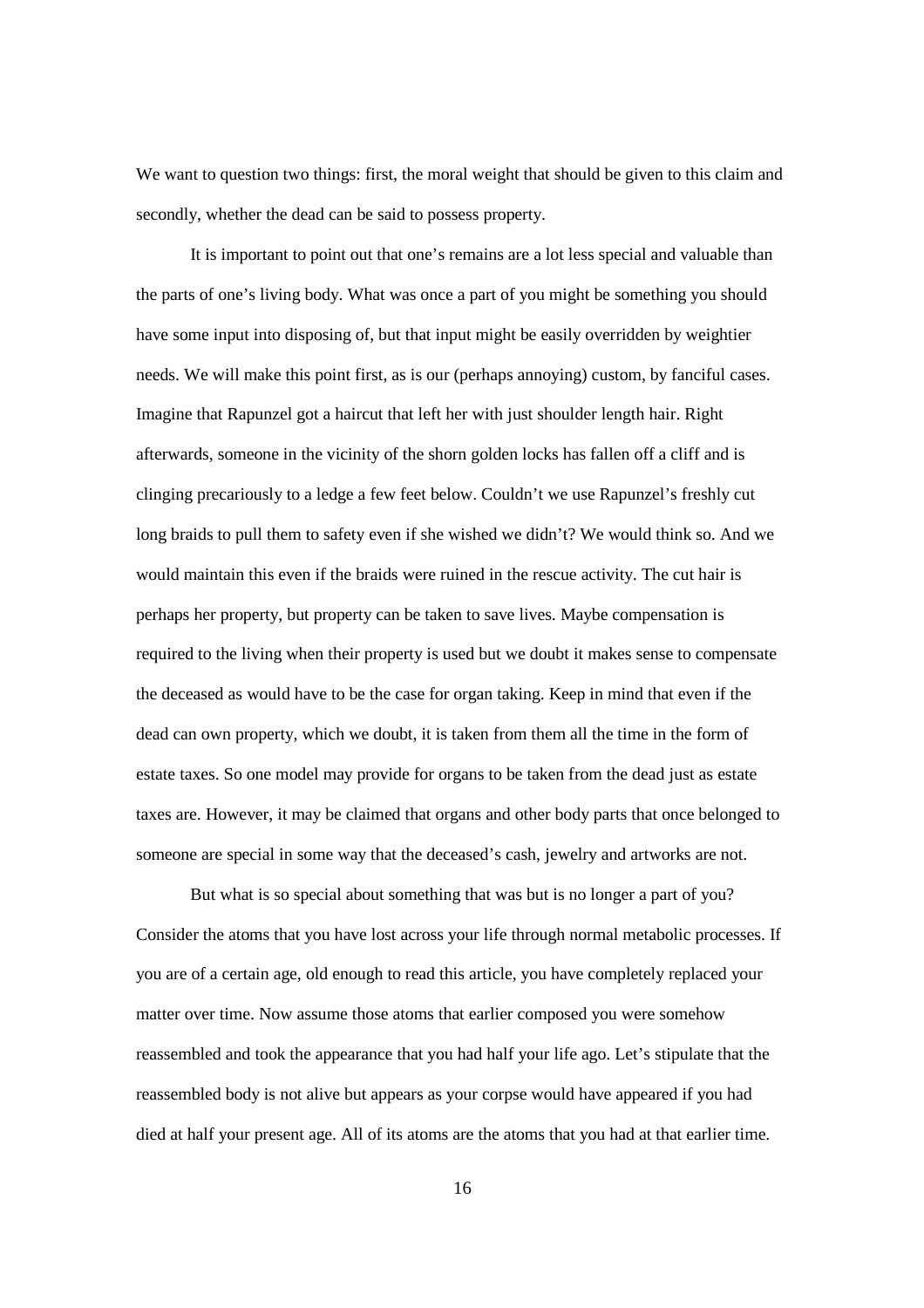Should you have a special right to what happens to the reassembled body or how it is used? It is not obvious to us that you have a claim to something that was once part of you but is no longer. If the matter of the corpse can be used for lifesaving medicinal purposes, we doubt that you should be entitled to block such use.

If that is the case with reassembling atoms that were once part of your body, what then is so special about your corpse and its organs since its atoms too are not parts of you any longer? Well, it may be that there is something special about the *last* parts that you had. We certainly can see how important remains are to the family that survive their loved one's death. The need for a physical connection was evident in the aftermath of the World Trade Center disaster when families without a corpse to bury were quite relieved to belatedly receive the smallest physical remnant of the loved one; they would have a ceremonial burial, and use that "final resting" spot as a connection to the deceased. However, it is important to keep in mind that the advocated organ conscription is not leaving the family without a trace, with nothing to bury to mark the ground as a place of remembrance.

We suggested above that we were skeptical that the corpse could be considered to be the deceased's property. Actually, we don't think it makes any sense to speak of any property of the deceased. To own property, one must exist. If there is no owner, there's no ownership. That is why property must change hands at death  $-$  or, at least the item comes to belong to no one.<sup>16</sup> So one can't appeal to property rights to replace the rights that come from the control that one has over one's current body parts. Bodies can't be sold or inherited. Or if they can,

 $\overline{\phantom{a}}$ 

<sup>&</sup>lt;sup>16</sup> Recognizing that the dead body cannot be owned, courts have referred to the corpse as "quasi-property." See Theodore Silver, "The Case for a Post-Mortem Organ Draft and a Proposed Model Organ Draft," Boston University Law Review 68 (1988), pp. 681-728.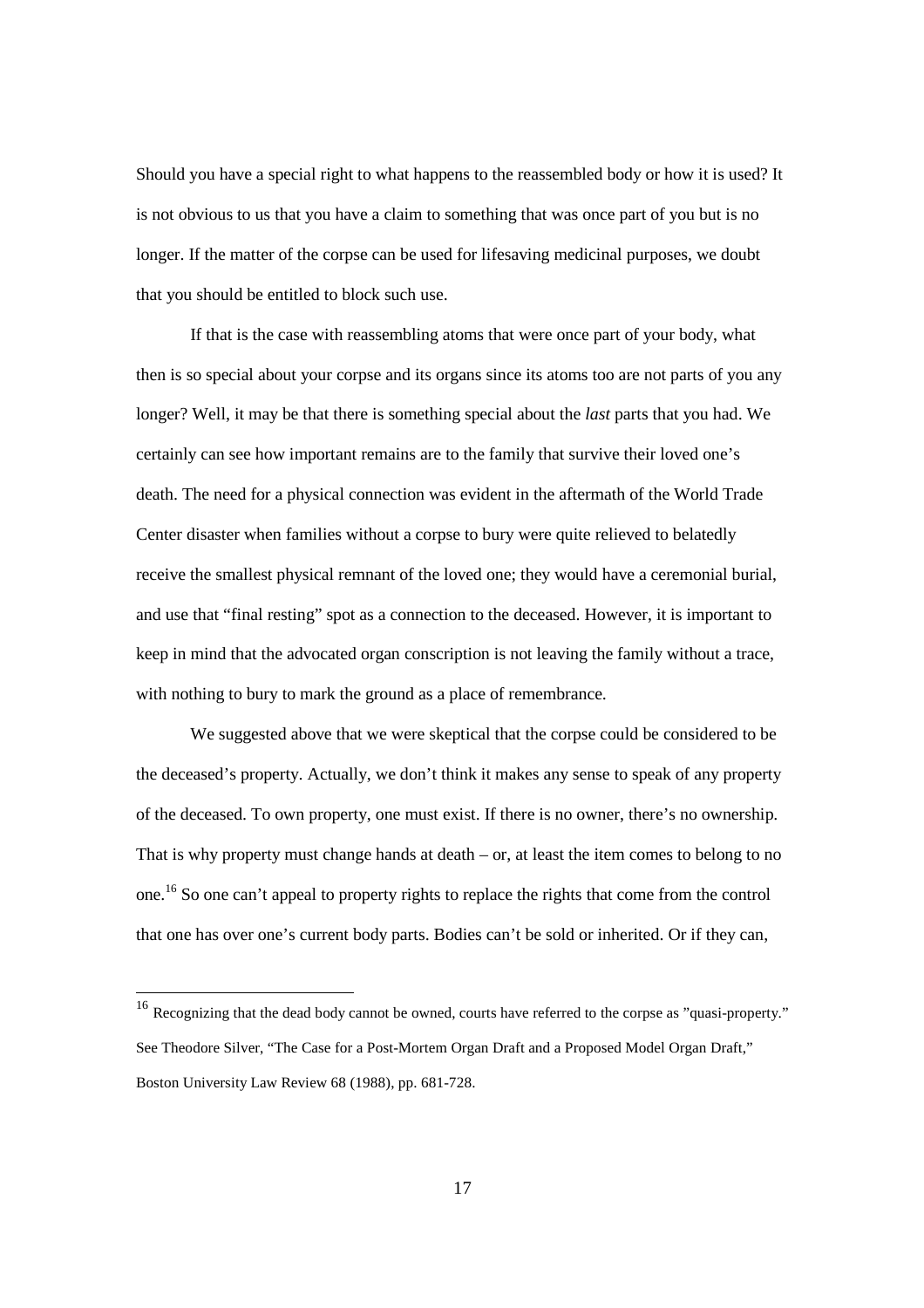assuming an extreme libertarian position, the remains aren't the same entities that were once alive. So there is no property, assuming the body is that, that persists across the death event that can become the same property of the relatives or designated heir. This distinguishes bodies from houses and jewelry. However, it might be claimed that since atoms composing someone at the moment of their death persisting across the death event, they can be considered a person's property and thus transferred to one's friends or family at death. But recall the earlier thought experiment about parts being reassembled from half of a lifetime earlier. They weren't anything you had a compelling claim to. Bodies aren't identical to the sum of the atoms composing them. If they were, no body could grow. So if one has a property right to one's body, it doesn't follow that one has a right to its components after they cease to be parts of your body. If you don't have a right to the atoms that have *left* your body through metabolic exchanges, it would seem that you don't have a property or other kind of right to the atoms that *survive* the destruction of your body.

Therefore, if what has been said above is correct, neither appeals to one's bodily integrity, bodily autonomy or property can be effective in keeping your will from being ignored and your organs taken posthumously. So surprisingly, our advocacy of ignoring the last expressed wishes of the deceased is not illiberal despite its initial appearance of being so. Still, readers might point out that we have just endorsed paying no heed to people's final wishes. So even if this can't be cashed out in property talk, they might wonder whether it isn't still a harm. Wouldn't you be as wronged by this as you would be if your last will and testament was disregarded and your wealth given to an estranged relative that you had disinherited? We think that, at best, there is reason to give you or relatives some say over the disposal of the remains. But since this is not a property right nor an autonomy right, it may be rather weak and overridden by the needs of those dying from organ failure. We will show in the next section that overriding this alleged right to dispose of one's remains can't be

18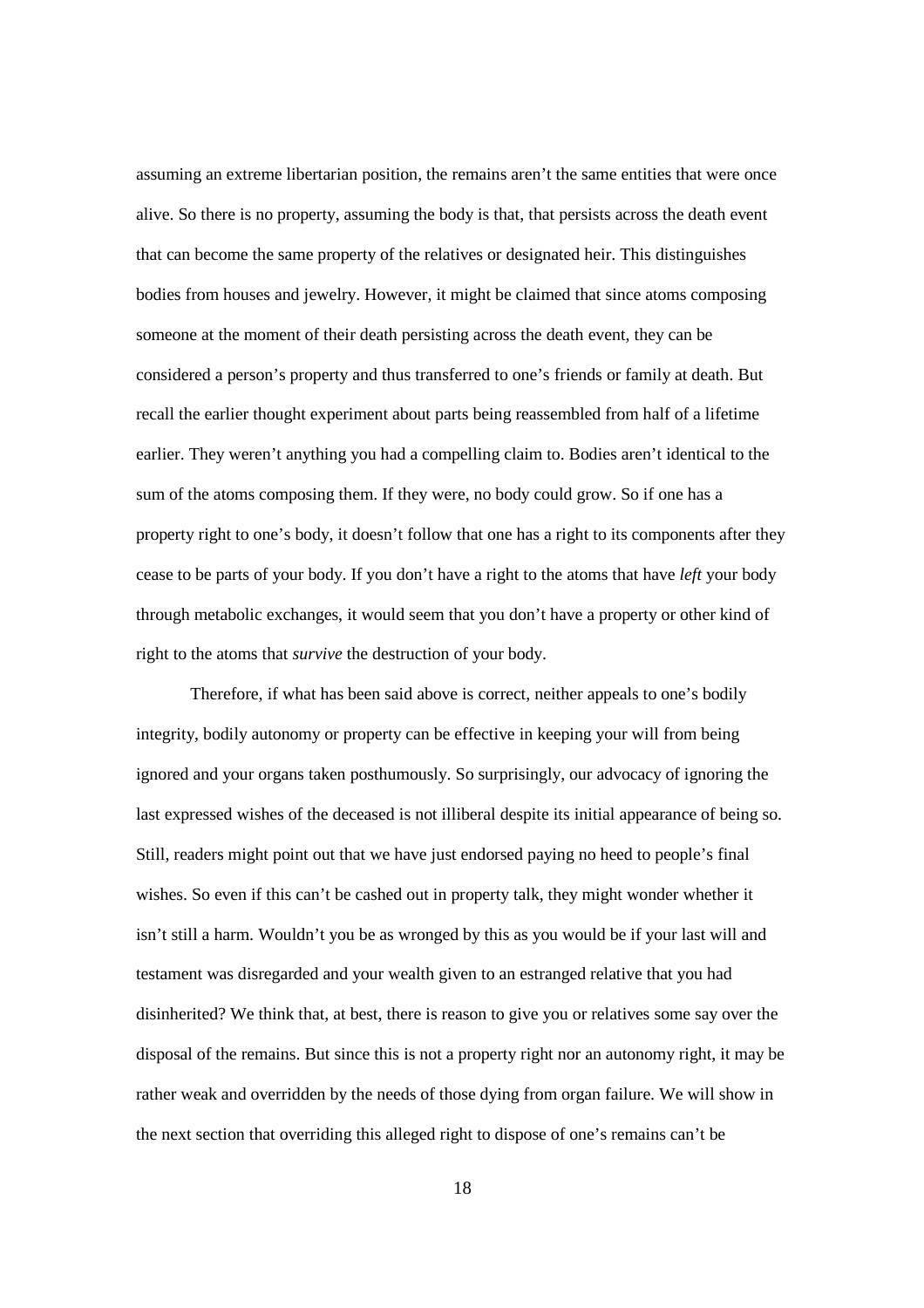condemned on the basis that doing so will thwart the interests of the deceased. The deceased don't have interests.

## **V**. **Epicurean Reasons to be a Grave Robber**

We don't believe that the dead can be harmed by taking their organs for familiar Epicurean reasons. Where there is no one to have an interest, no interest can be frustrated. Since the dead don't exist, they have no interests, experiential or nonexperiential, that can be thwarted. But we aim to do more than just state that that the dead can't be harmed. We want to offer an alternative that will capture why death should be avoided, why those who kill have done a horrible thing, and why the living should quite reasonably strive to avoid death. If we couldn't preserve common sense morality and prudence, we would be more sympathetic to anti-Epicurean claims. And one consequence of that would be that we would admit posthumous interests. Since philosophical positions are often chosen by the preponderance of reasons weighing in their favor, we suspect what appears to be the Epicurean's radical break from commonsense values have played a role in tilting the scales away from Epicureanism.

 Typical is the claim of Ben Bradley, who endorses the assumptions of Jeff McMahan "that the view that death is bad for the one who dies seems to me to be what McMahan calls a 'fixed point' or 'starting point' in ethics – a conviction that would require extremely convincing arguments to overcome if it could be overturned at all."<sup>17</sup> Sharing such an attitude is Harry Silverstein who writes "that the morality of killing is another area where the Epicurean view has implications that are seriously disturbing, its acceptance would wreck

 $17$  Jeff McMahan, The Ethics of Killing: Problems at the Margins of Life (Cambridge:

Cambridge University Press 2002), p. 104. Ben Bradley, "Why is Death Bad for the One who Dies?" Nous 38. (2004), pp.1-28.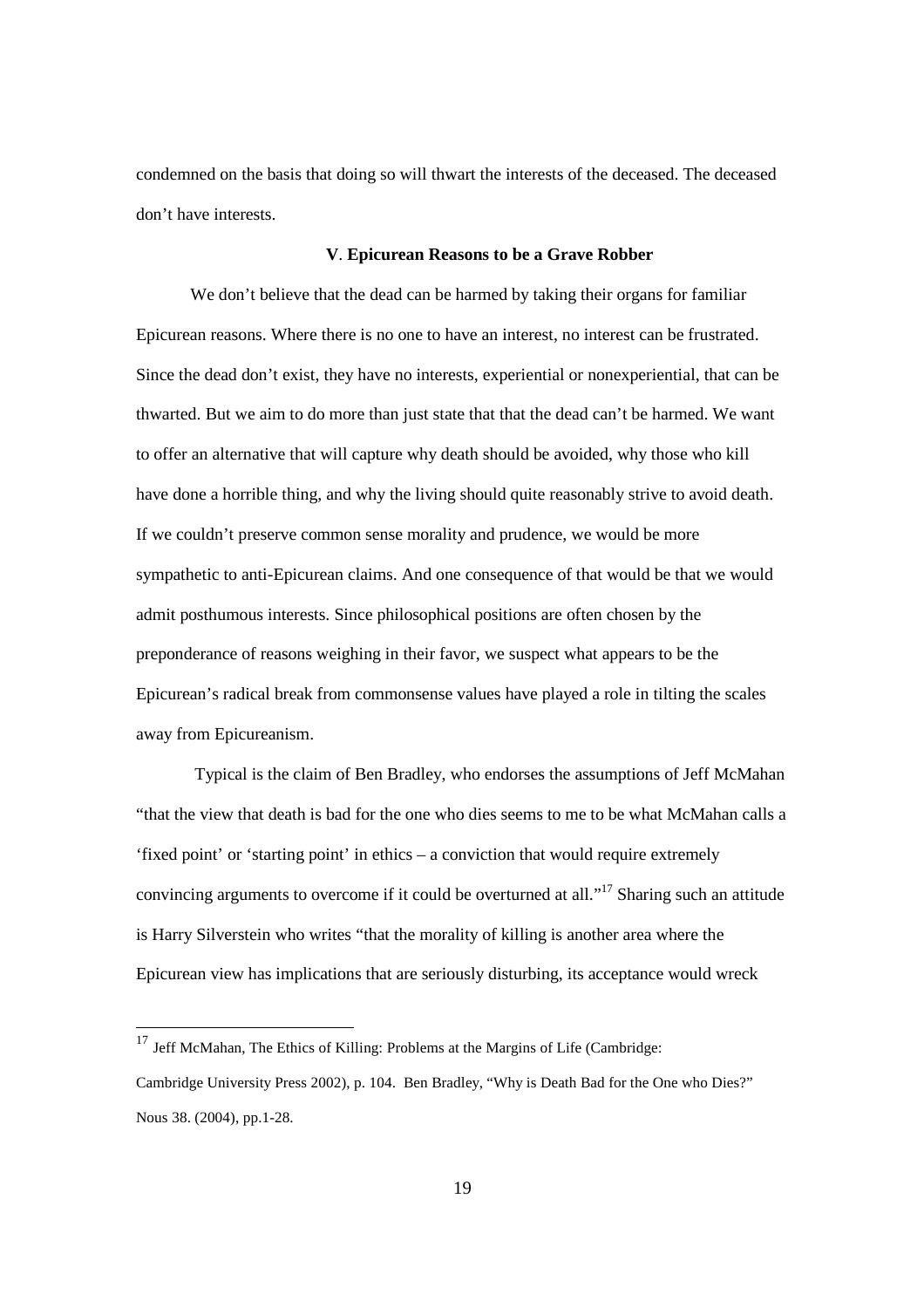havoc, in my opinion, with our considered judgments."<sup>18</sup> The threat to our commonsense understanding of the morality of killing is that if death isn't bad for people, then the usual explanation that it would be wrong to kill them because they would be harmed doesn't apply. It might seem that the wrongness of killing someone would then have to be due to the effects on survivors and that seems to erroneously leave the wrongness of killing hostage to the existence of friends and family (the latter of whom must be fond of you). Or our commonsense ethics might have to be replaced with consequentialist considerations such as the loss of overall utility. Not only are these utilitarian judgments notoriously capricious allowing at times for very counterintuitive claims - but when they do cohere with commonsense judgments, they seem to supply the wrong reason for the right judgment about the wrongness of killing.

It is not just the morality of killing that is threatened by Epicureanism but also the rationality of prudence. Silverstein writes of Epicureanism that "just as it does deny that one's death can be an intelligible evil for oneself, so it denies that one can have a rational prudential desire to continue living."<sup>19</sup> The worry is that if death isn't bad, then it might be irrational for someone to make the customary efforts to avoid death.

It could also be that Epicureanism's apparent break with commonsense values and prudential norms is what often tilts the scales against the approach and motivates the search for a metaphysics compatible with the view that death is a harm to the deceased. One might suspect that such worries are, at least in part, what drives some of those pondering the issue to find more attractive than they otherwise would positions such as the four-dimensionalist

<sup>&</sup>lt;sup>18</sup> Harry Silverstein, "The Evil of Death," Journal of Philosophy 77 (1980), p. 413.

<sup>&</sup>lt;sup>19</sup> Silverstein, "The Evil of Death," p. 409.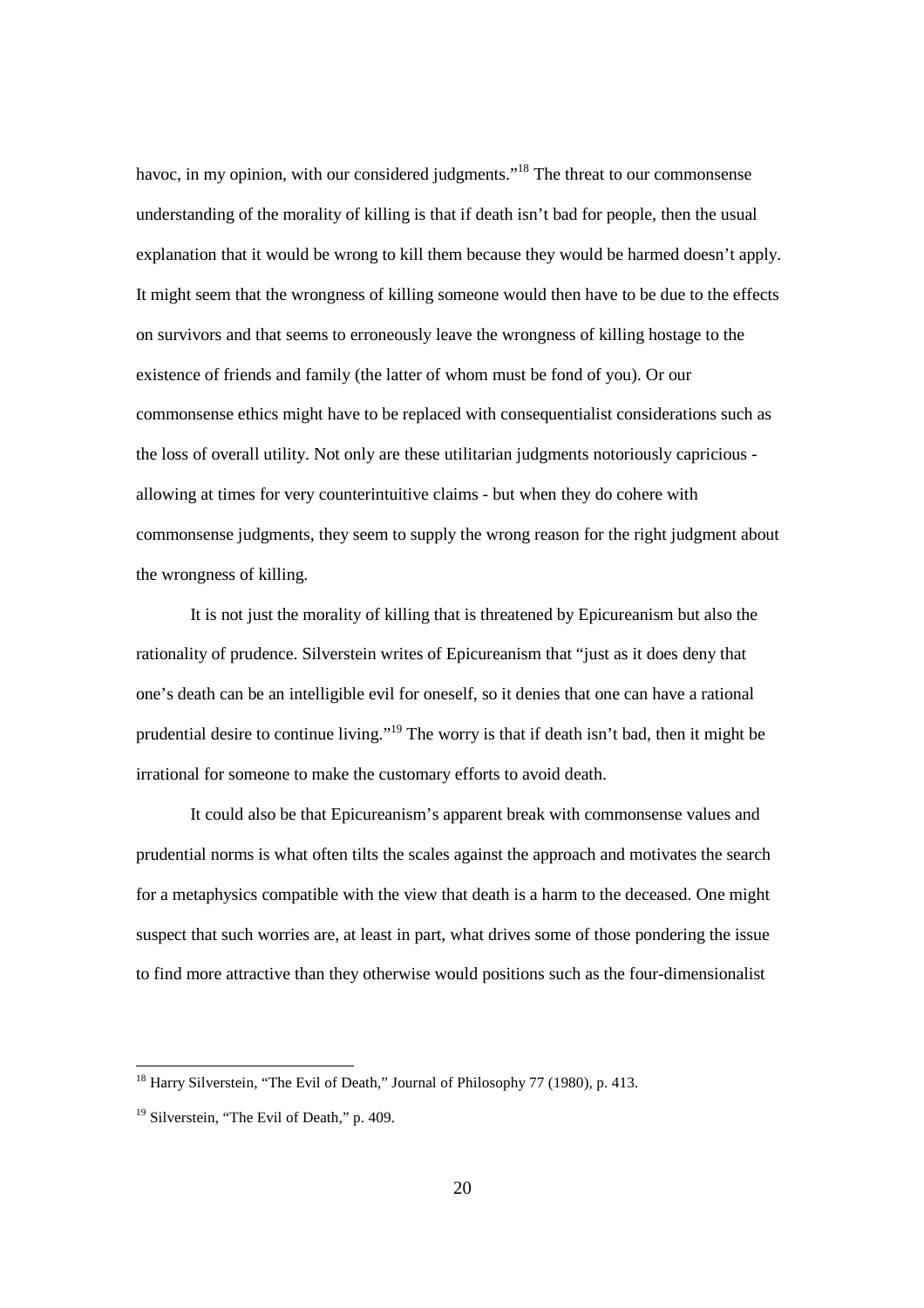account of the badness of death in which the living timelessly coexist with their dead state<sup>20</sup>), the Meinongian account in which the dead are real though deprived of existence.<sup>21</sup> and the position that death is bad for people but there is no specific time at which it is bad for them.<sup>22</sup> Such concerns may also be somewhat responsible for why people fail to recognize that the standard response to Epicurus -that death is bad for a person in virtue of bringing about a life shorter than that in the relevant nearby possible world - has actually not refuted Epicurus but rather changed the subject.

The standard response to Epicurus about the evil of death operates with counterfactual theories of harm. Death is a harm because if it had not occurred, then one would have lived on and had a valuable existence. It is better, all other things being equal, to live say from 1970 to 2070 than from 1970 to 2000. Death deprives one of the alternative biography and thus it is bad since one lives a shorter life than one would have. This should strike readers as not so much as explaining why it is bad to be dead, but just as stating why a longer life is (usually) better than a shorter life. The approach ends up just comparing two lives rather than death with life, which was Epicurus' challenge.<sup>23</sup> This is really changing the topic rather than explaining why being dead is bad for you.<sup>24</sup> Epicurus wasn't interested in

 $20$  Silverstein, "The Evil of Death," pp. 401-424.

<sup>&</sup>lt;sup>21</sup> Palle Yourgrau,. "The Dead," Journal of Philosophy 86 (1987), pp. 84-121.

 $22$  Thomas Nagel, Death, Nous (1970), pp. 73-80.

 $^{23}$  Silverstein points out that advocates of the standard objection to the Epicurean argument are "guilty of conflating the life/death comparative and the life/life comparative interpretation…." "The Evil of Death," p. 406.

<sup>&</sup>lt;sup>24</sup> Silverstein, "The Evil of Death," p. 405. It may be thought that the fact that death brings it about that one lived a particular life rather than a preferable alternative life explains why death can be bad. But the fact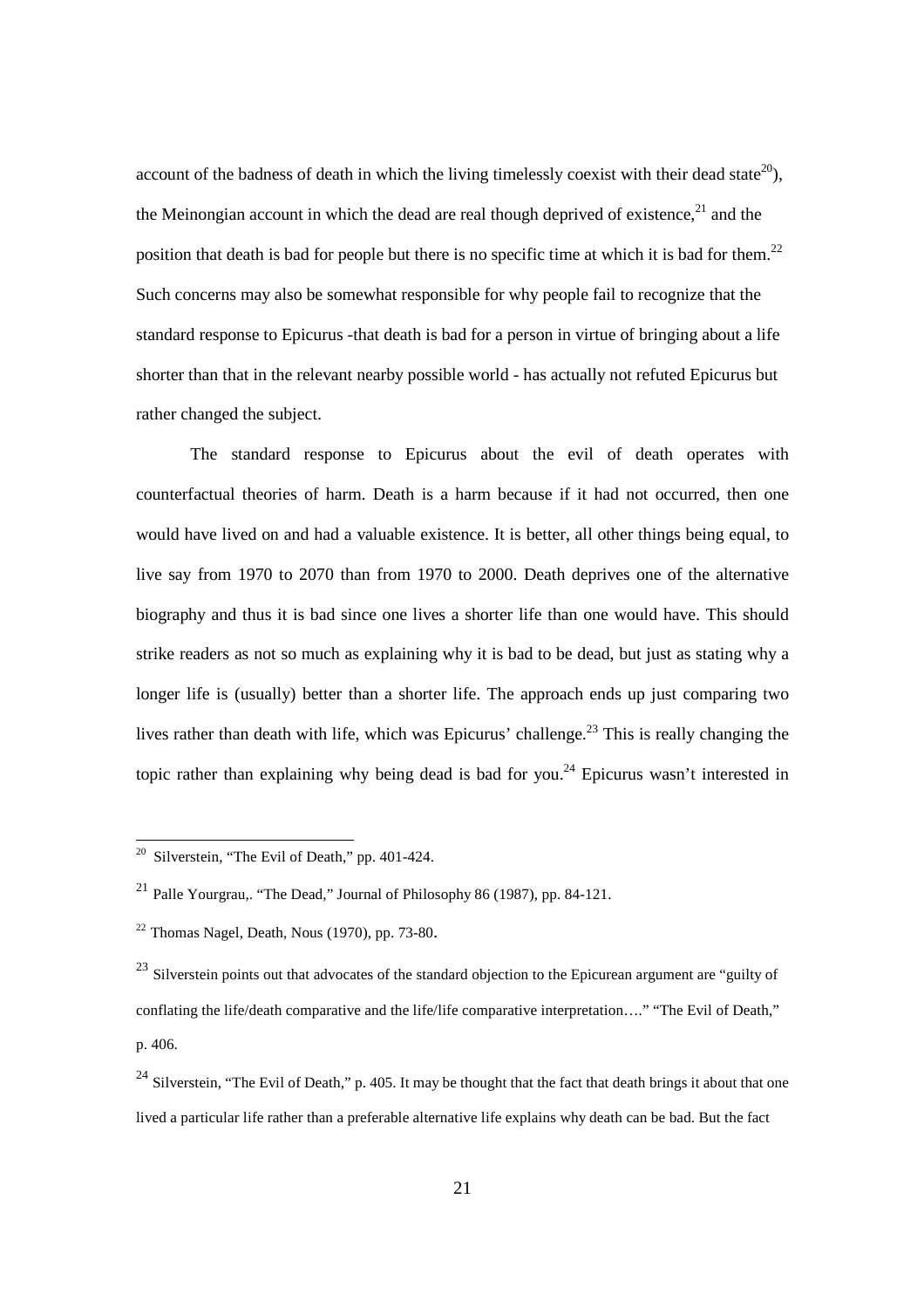which of two lives is better, he wanted to know why, when you are dead, death could then be considered bad for you and worse than being alive. He didn't think this could be done as he explains in his letter to Menoeceus:

Death, the most terrifying of ills, is nothing to us, since so long as we exist, death is not with us; but when death comes, then we do not exist. It does not concern either the living or the dead, since for the former it is not, and the latter are no more.

Another reason to suspect that the standard account of the evil of death has changed the topic is that it can't give a plausible account of the timing of death. Some philosophers have the harm of death occurring before people die since the fact of their future death frustrates certain of their present interests.<sup>25</sup> Others have the harm of death being eternal.<sup>26</sup> Nagel ends up claiming that death is bad for a person but at no specific time. He writes "Although the spatial and temporal locations of the individual who suffered the loss are clear enough, the misfortune itself cannot be so easily located….Nevertheless there is a loss, someone must suffer it, and *he* must have existence and specific spatial and temporal location even if the loss itself does not".<sup>27</sup> One critic of Nagel's, Neil Feit, responds: "This view" strikes me as very implausible… First, the view entails that there are certain events that take place (or certain states of affairs that obtain) but do not take place at any time (or obtain at l that the timing of one's death determines which of a number of possible lives one led is not the same as accounting for how when one is dead one can be harmed by not partaking in the alternative life.

<sup>25</sup> George Pitcher, "The Misfortunes of the Dead." American Philosophical Quarterly 21, (1984), pp. 183-188. Joel Feinberg, Harm to Others (Oxford: Oxford University Press, 1984), pp. 79-95.

<sup>26</sup> Fred Feldman, Confrontations with the Reaper: A Philosophical Study of the Nature and Value of Death (Oxford: Oxford University Press, 1992).

<sup>27</sup> Thomas Nagel, "Death" p. 7.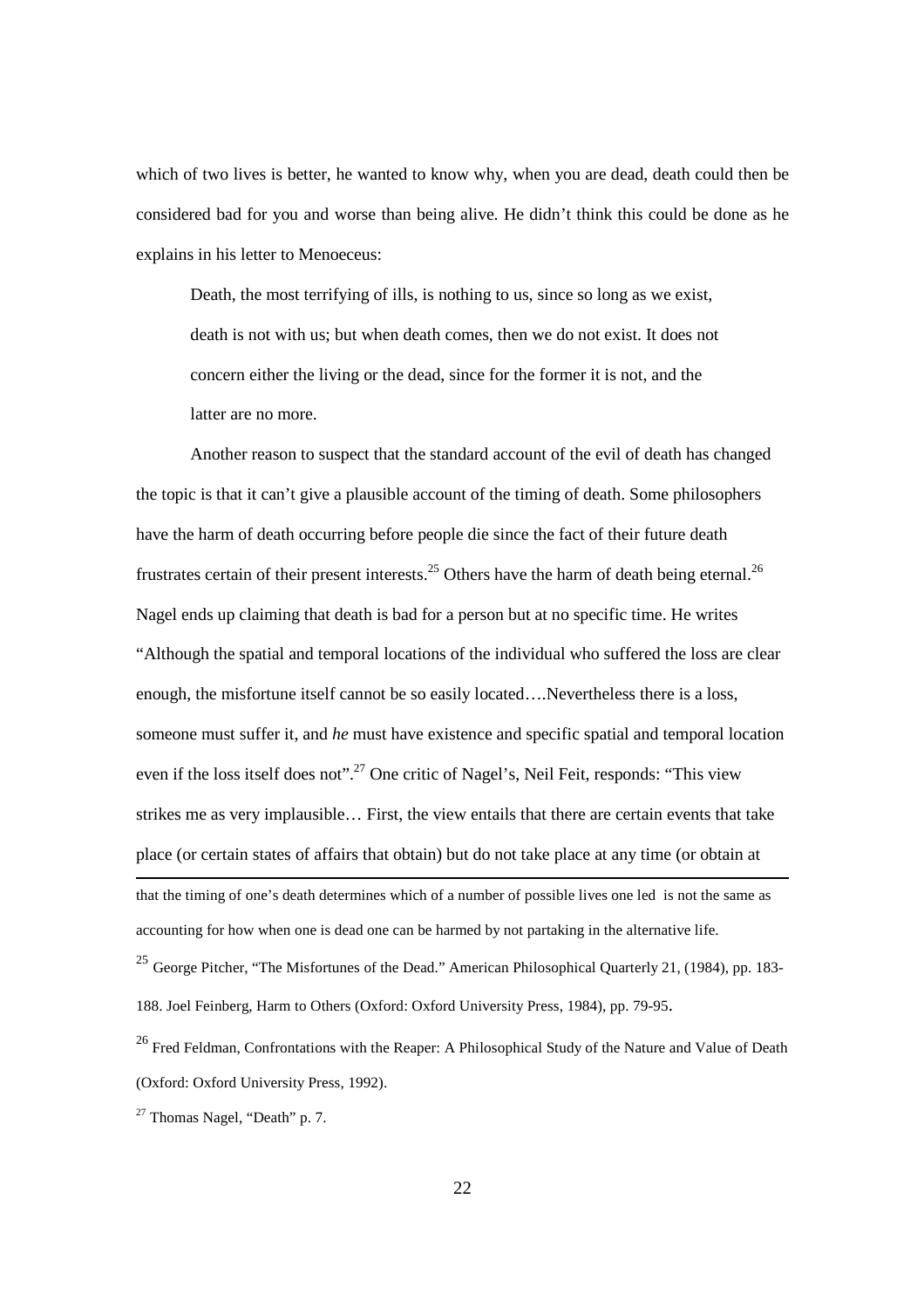any time.) $1^{28}$  Feit also points out that this makes death unlike other harms such as losing one's job or breaking one's leg which occur during a particular time. Nagel's position, at least as construed by Feit, is certainly unattractive. Nagel, no doubt, wants to give an account of why it is obviously wrong to kill someone, why irreversible comas and fatal diseases are horrible things, and why it is rational to avoid death through medical care and other cautious behavior. The answer that Nagel finds obvious is that death is an evil, a great harm. But unable to make sense of when it could be bad he just leaves the loss without a time.

Many of Nagel's critics claim that if the reason death is bad for you is that you could have had a different, more attractive, (usually) longer life, then it seems that death would be bad for you at the time you would have been living that alternative life.<sup>29</sup> The guiding idea is that death is a deprivation so it is bad when it deprives you of goods. Typical is the view of Bradley: "death is bad for the person who dies at all and only those times when the person would have been living well, or living a life worth living, had she not died when she died."30 So it seems that readers who accept that death is bad should claim not only that death is bad for the person who died but bad *when* he is dead. It is rather counterintuitive to insist that death is eternally bad or bad only prior to death or at no *specific* time or no time at all.

If death is bad for people, then it surely must be bad for the dead when they are dead. However, if the harm of death occurs during the period when the deceased could have still been enjoying life, then it is bad for him when he doesn't exist. But the above quote from Epicurus suggests this doesn't work. The deceased won't exist during the time they are dead

 $^{28}$  Neil Feit. "The Time of Death's Misfortune." Nous 36 (2002), p. 361.

<sup>29</sup> PalleYourgrau, The Dead"; Frances Kamm, "Is there a Right to Choose Death?" *Boston Review.* 22, 20- 23; Ben Bradley, "Why is Death Bad for the One Who Dies?"; Neil Feit, "The Time of Death's Misfortune"; Jeff McMahan, Ethics at the Margins of Life."

<sup>&</sup>lt;sup>30</sup> Ben Bradley, "When is Death Bad for the One Who Dies?" p. 6.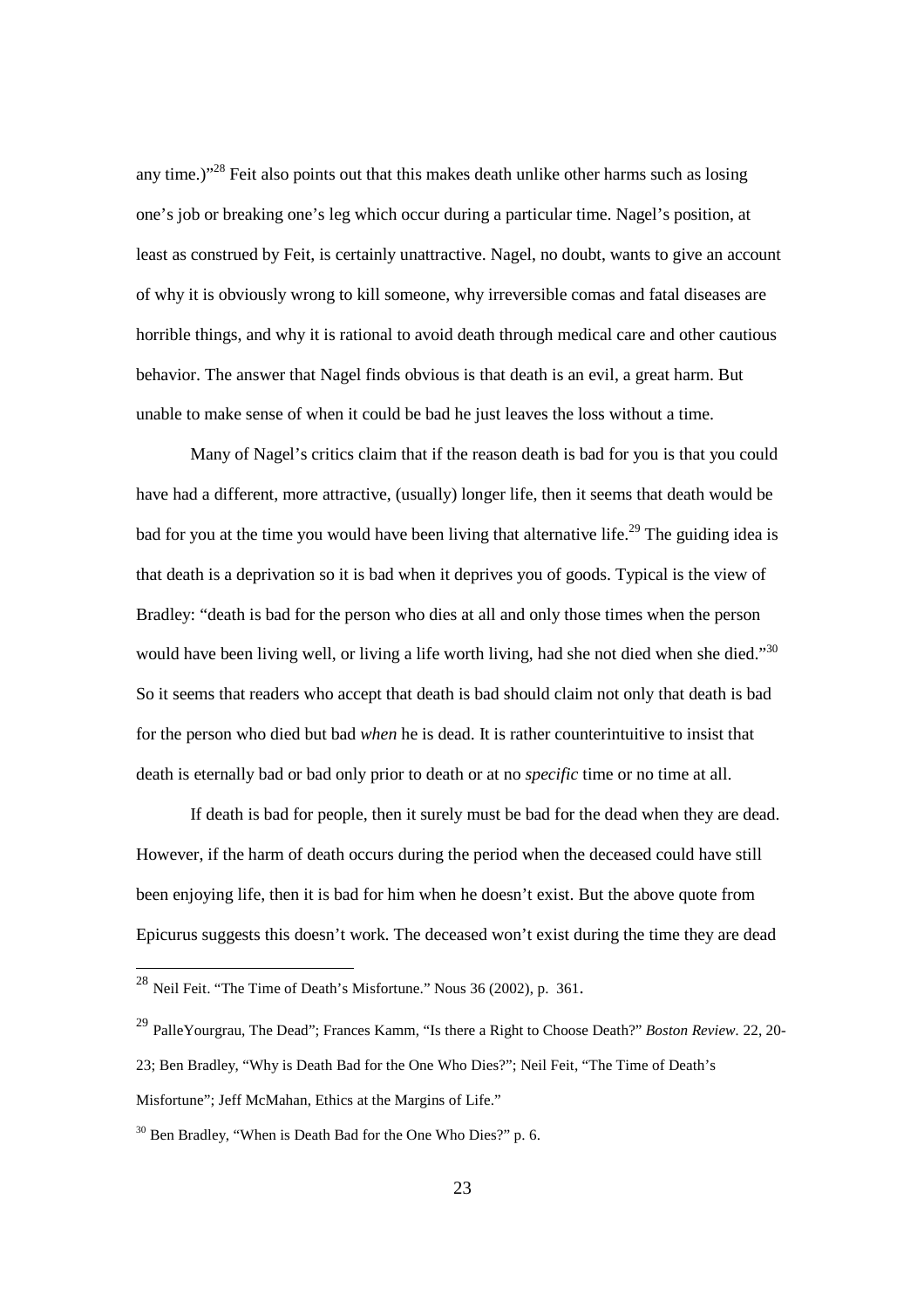so we would have to compare their nonexistence to a possible life that they could have led and that is a notoriously difficult and perhaps incoherent task.

Death not being a harm doesn't mean that killing someone (or, in some scenarios, allowing them to die) isn't terribly wrong. There is no need to radically adjust our ethics to accommodate Epicurus' insight. We don't have to abandon a person-affecting morality and appeal to death's wrongness resulting in less overall utility or other forms of consequentialism. Nor need we appeal to the effects on the survivors to account for the wrongness of killing. What we should say is that killing is wrong because it *prevents* the victim from having more goods, i.e., a longer, rewarding life. There is no problem with this counterfactual or the timing of the benefits or their occurring in the absence of a subject. If the person had not died in  $W_1$ , he would most likely have enjoyed a longer life. He would have existed and thus could be benefited. That is, we're saying if a certain nearby possible world  $W_2$  had been actualized instead of  $W_1$ , the deceased in  $W_1$  would have lived longer and benefited from the additional life in  $W_2$ . This is unlike the counterfactual deprivation account of the harm of killing where the harm to the victim is said to occur during the time the deceased no longer exists.

The recommended alternative instructs us to imagine a person living longer and to ponder whether that additional life would be good. What is being asked is whether the person would enjoy more life or even whether more life would be objectively good for him. There is no comparison of more life to non-existence. All we have to do is ask if the additional years would have been worth living. If so, we can state that death has prevented someone from benefiting. So while it doesn't make sense to say death is bad for us, i.e., our being dead in the future won't be a harm for us at that time, it is quite plausible to say more life would be good for us since we would exist as we reaped the benefits. And so someone's killer has done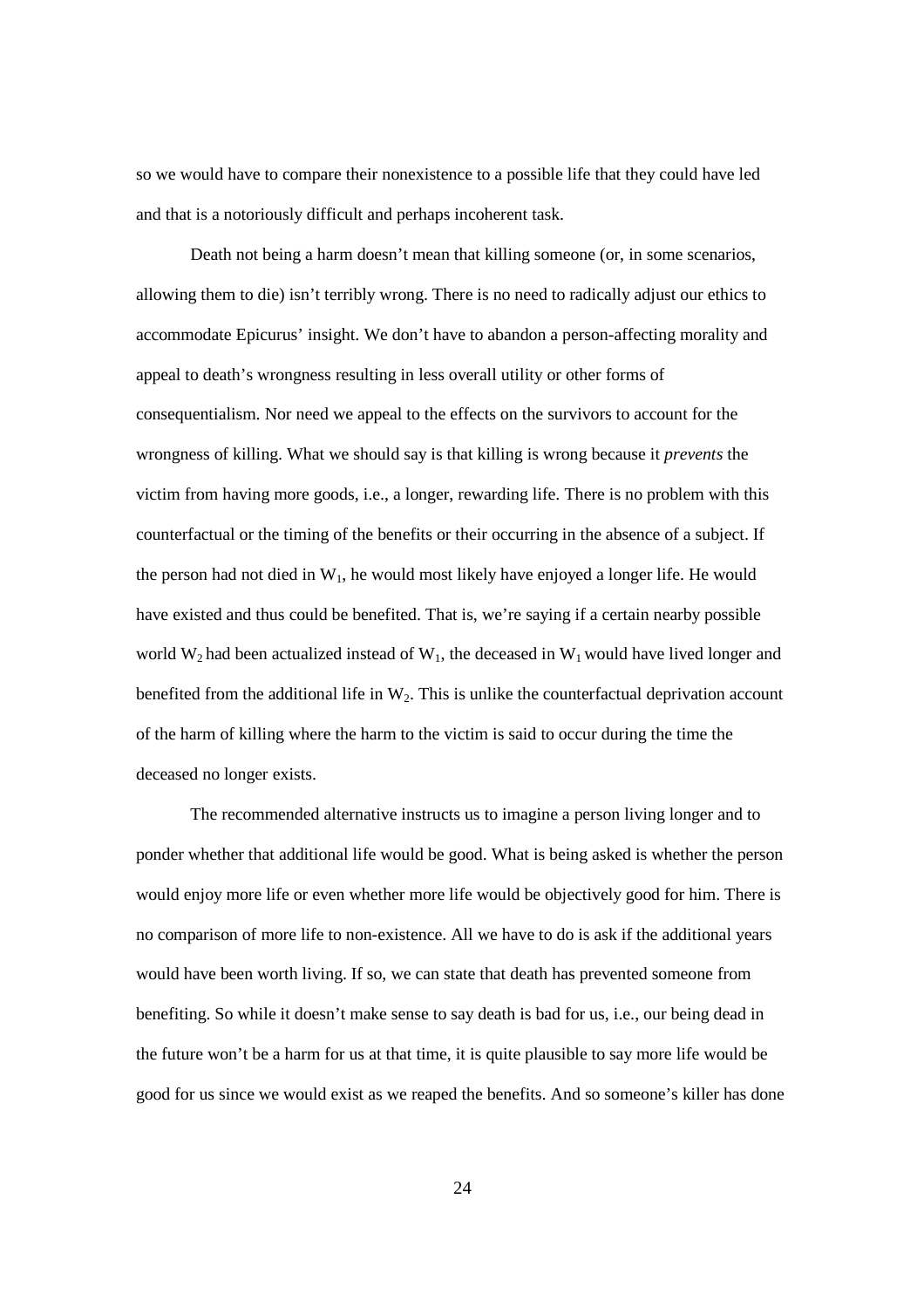something terribly wrong. This wrongness lies not in harming the deceased, but in *preventing* him from enjoying more life.

Preventing someone from more life can be a terrible act and deserve to be severely punished. Therefore, much of common sense morality and its accompanying attitudes have little to fear from Epicurus' view of death. For example, one can be just as resentful towards a murderer if Epicureanism about death is true as if it weren't. And one can hold that attitude because of what the criminal did to his victim. It just has to be recognized that there is no entailment from the fact that more life would be good for someone to the proposition that death would be bad for him. Likewise, while a killer has committed a grave wrong preventing someone from living past  $T_1$ , this doesn't entail that he has wronged the deceased in virtue of causing him to suffer the harm of being dead after  $T_1$ .

Readers can now also see that there are reasons to be prudent even if death is not a harm to the nonexisting. Although it would be irrational to fear the state of being dead, it wouldn't be irrational to seek the benefits of more life. Since more life would be enjoyable, the living have considerable reason to pursue the means to such an end even if their failing to achieve it due to death wouldn't be bad for them.

So we believe we have illuminated an important aspect of the wrongness of killing and why people have a reason to go on living even though death is not a harm. Thus we can capture what is right about the Epicurean claim without having to abandon the very reasonable claims that (in most cases) more life is good, it is reasonable to make efforts to stay alive, and killing is very wrong and should be prevented and punished. So with Epicureanism given more support, we think we have satisfactorily explained why posthumously taking people's organs contrary to the wishes they expressed when alive is not a harm and we can do so without having to accept bizarre consequences like claiming that taking their lives or hastening their deaths wouldn't be horribly wrong.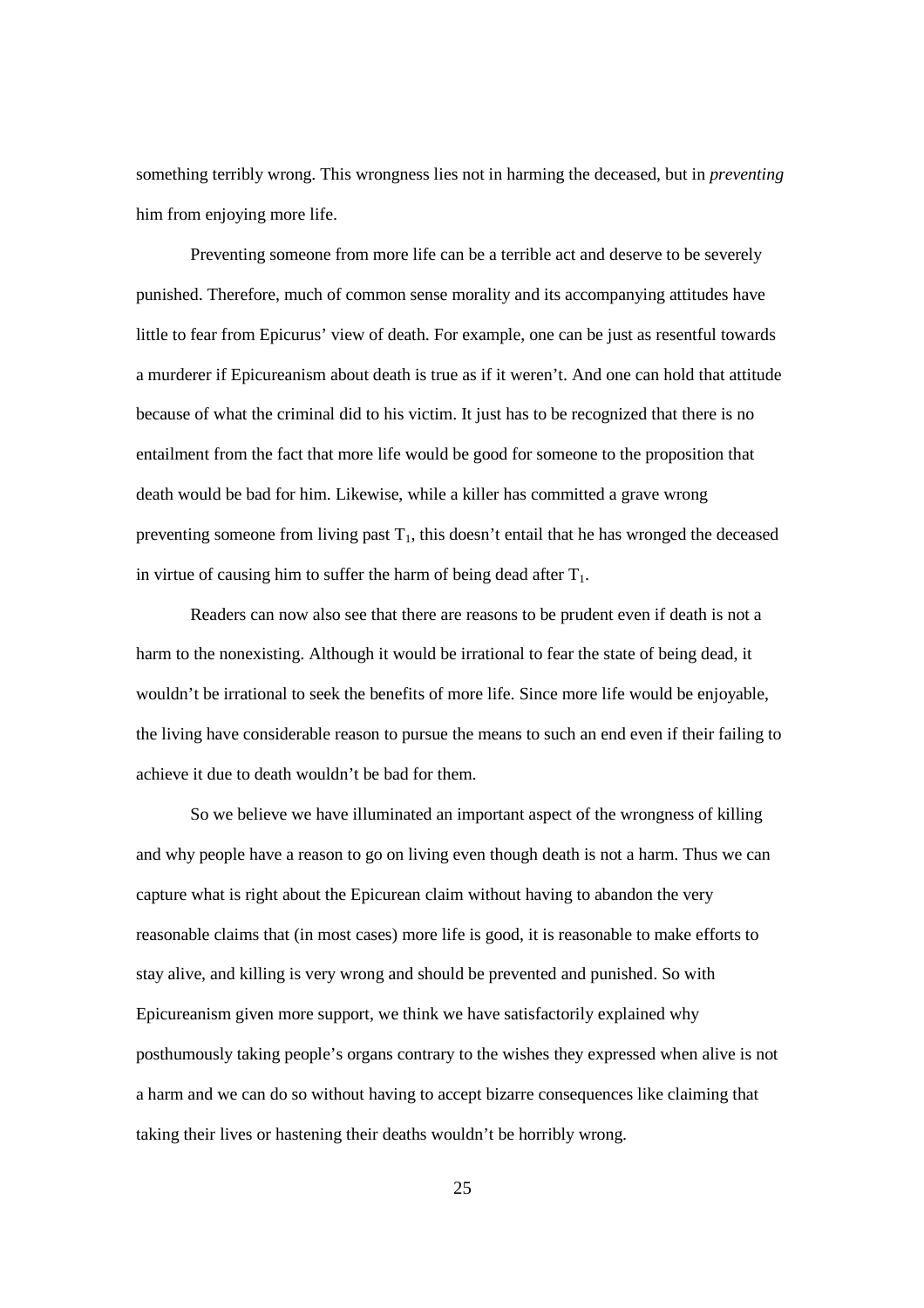#### **VI. Remaining Concerns**

There is a further claim that readers might raise, however, namely that many people refuse to consent to organ donation for religious reasons. Whether we agree with these religious reasons or not, it is widely held that we have an obligation to tolerate religious views. This is a sensitive issue, but we argue that particularly in the cases of dealing with the remains of the deceased, there are limits to what this tolerance entails. The existence of an autopsy against the wishes of the religious is evidence of this. How would readers react for example to a religious belief that salvation can only be gained if one's body is literally untouched for a full year after death? This would mean that if a person died in the middle of a busy street, religious tolerance would require us to simply leave it there for a year. This would pose many difficulties, not the least of which is the health risks to other people that use the street of being around a decaying corpse on a regular basis. Perhaps just as we override such consent on the basis of public health concerns, ignoring wishes not to donate organs can also be justified on the basis of public health benefits. We are aware that the corpse is a threat to public health in one case and just not a benefit in the other. But if this rule is invoked in distinguishing corpse removal against objections from corpse salvaging without permission, it won't explain the ignoring of consent for the sake of autopsies.

We don't have a worked out organ conscription policy proposal and are open to the possibility that there should be an exception on religious grounds. But since the major Western religions are not opposed to organ donation, an organ draft won't violate any religious prohibition against organ procurement.<sup>31</sup> We think the most reasonable response is that the state needs to evaluate, based on the needs of its citizens, what religious beliefs about

 $31$  But we're somewhat concerned, unlike Silver, that while the major religions don't prohibit transplants, they may prohibit refusing to give a person the choice to donate or not.